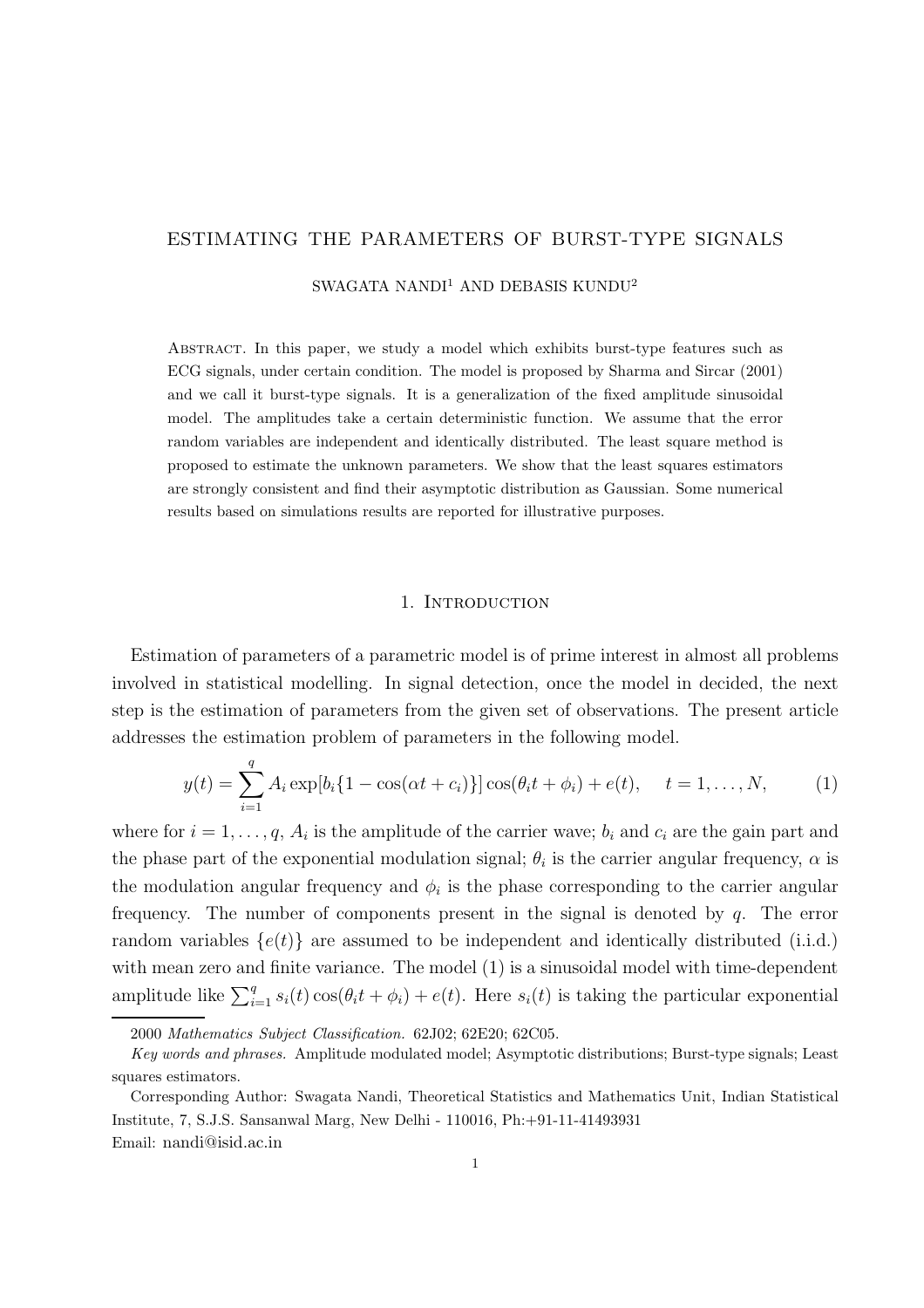form  $\exp[b_i\{1-\cos(\alpha t+c_i)\}]$  multiplied by a constant  $A_i$ . The modulation angular frequency  $\alpha$  is assumed to be same through all components which ensures the presence of burst like signal.

The model (1) is proposed by Sharma and Sircar (2001). The authors used the complexvalued model corresponding to (1). In real life, we mostly deal with real-valued observations, hence it is suggested in Sharma and Sircar (2001) to estimate the imaginary part of each of them using Hilbert transform. Then, one has complex-valued data (as observed, estimated by Hilbert transform) and the techniques of complex model can be implemented. Sharma and Sircar (2001) used the proposed model in describing a segment of real electrocardiograph (ECG) signal. In an earlier article, Mukhopadhyay and Sircar (1996) proposed a similar kind of model to analyze an ECG signal. Actually it is the same model as (1) with a different representation of parameters. Also some of the parameters themselves are related with certain relationships. In both these papers the authors analyzed ECG data using some adhoc estimation procedures of the unknown parameters. Here we consider the particular form as the real model given in (1) (real in the sense of carrier part). The main aim of this paper is to study the least square estimators (LSEs) of the unknown parameters of the model (1) and derive their theoretical properties in a systematic manner.

Many real life data, for example, ECG signals exhibit burst-type features. Similar structures have been observed in the plot of data generated by equation (1) for different sets of values. For an example, see Fig. 6 in section 4. Model (1) was proposed to employ one or more amplitude modulated sinusoidal signals with the aim of modelling different features of an ECG output signal separately. Following Sharma and Sircar (2001), we term (1) as the burst-type signal. For another type of amplitude modulated sinusoidal model, the readers are referred to Sircar and Syali (1996) and Nandi, Iyer and Kundu (2004).

We discuss the problem of parameter estimation of the burst-type signal in presence of i.i.d. noise. We use the least square method for estimation and study the properties of the estimators. It is known that the constant amplitude multiple sinusoidal model does not satisfy the sufficient conditions of Jennrich (1969) or Wu (1981) for the LSEs to be consistent. Model (1), being a more complicated general model does not satisfy them. However, the special structure of the model allows us to establish the strong consistency and the large sample distribution of the LSEs of the unknown parameters. In case of using model 1 to real data, the main problem is to guess the initial estimates. We would like to mention that we do not address any computational problem in this paper. In this article, we mainly study the theoretical properties of the LSEs.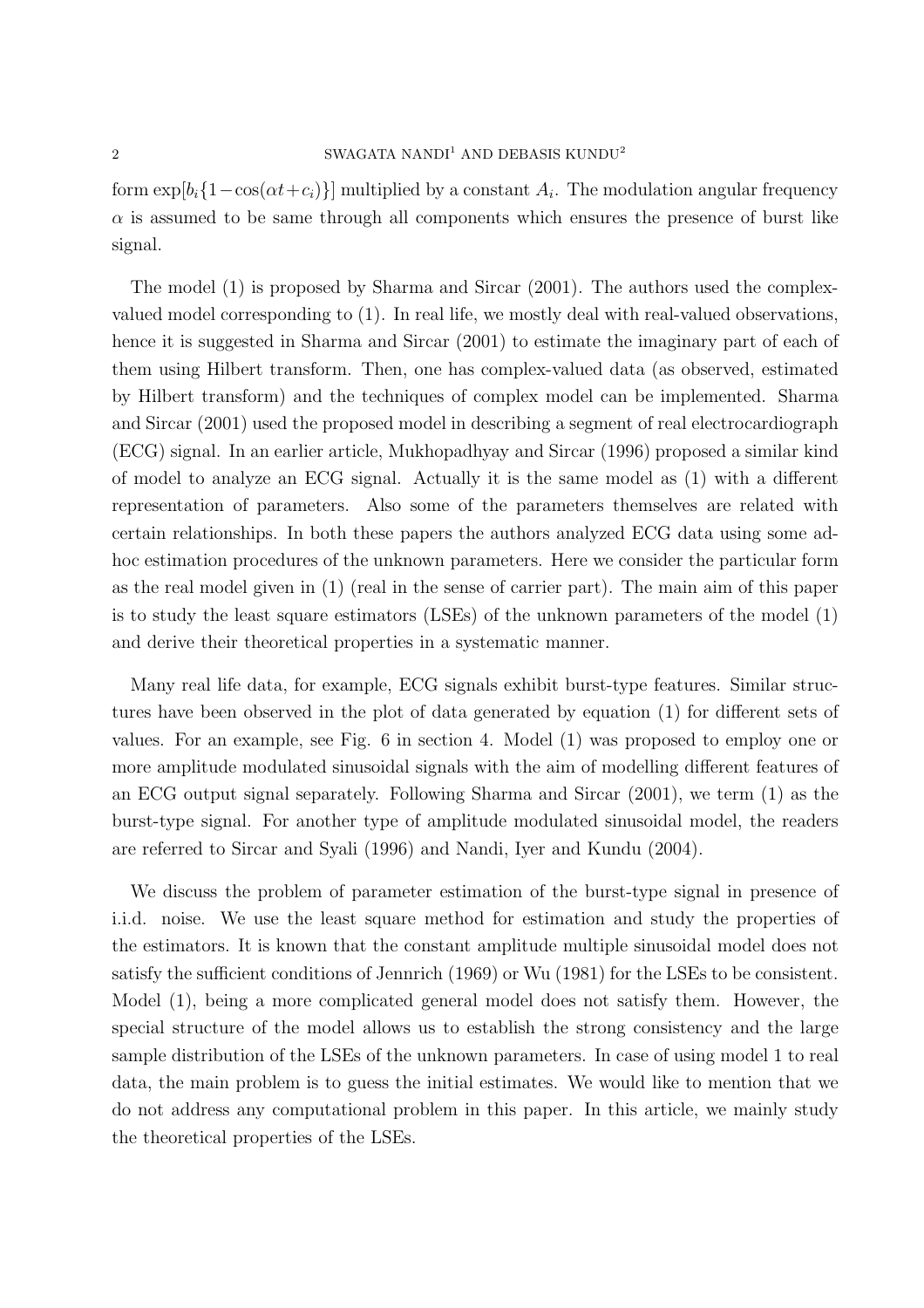The paper is organized as follows. In section 2, we state the asymptotic properties of the LSEs for single burst-type signal  $(q = 1)$ . The results for general q are discussed in section 3. Numerical results are presented in section 4 and we conclude the paper in section 5. All proofs are provided in Appendix A.

# 2. Asymptotic Distribution of LSEs for Single Burst-Type Signal

In this section, we consider the case when the number of signals  $q = 1$  and write the model (1) as

$$
y(t) = A \exp[b{1 - \cos(\alpha t + c)}] \cos(\theta t + \phi) + e(t), \quad t = 1, ..., N.
$$
 (2)

It is assumed that  $|b| \leq J$ , therefore,  $e^{b\cos(\alpha t)} \leq e^{|b|} \leq e^{J} = K(\text{say})$  a finite constant,  $\forall t$ and the frequencies  $\alpha, \theta \in [0, \pi]$ ; the phases  $c, \phi \in [-\pi, \pi]$ ;  $A \in \mathcal{R}$  is a finite constant; and  $e(t)$  is i.i.d. with mean zero and finite variance  $\sigma^2$ . Thus,  $\{y(t)\}\$ is a sequence of mean nonstationary random variables. We note that  $A$  is a linear parameter whereas other parameters are non-linear. The condition  $|b| \leq J$  is not a serious restriction because A is unbounded. Now our problem is to estimate the unknown parameters, A, b,  $\alpha$ , c,  $\theta$  and  $\phi$  from a given sample of size N.

Define the parameter vector  $\boldsymbol{\eta} = (A, b, \alpha, c, \theta, \phi)$  and  $\boldsymbol{\eta}^0$  denote the true value of  $\boldsymbol{\eta}$ . The LSE of  $\eta$ ,  $\hat{\eta}$  for the model (2) minimizes the following residual sum of squares

$$
Q(\boldsymbol{\eta}) = \sum_{t=1}^{N} \Big[ y(t) - A \exp[b\{1 - \cos(\alpha t + c)\}] \cos(\theta t + \phi) \Big]^2, \tag{3}
$$

with respect to  $\eta$ . Since the model is a partial non-linear regression model and the parameter space corresponds to the non-linear parameters is compact (stated in Theorem 2.1), therefore following the same approach as Lemma 2 of Jennrich (1969), the existence of the LSEs can be established. Also, here the LSE  $\hat{\eta}$  means the local minimum in the neighbourhood of the true parameter value  $\eta^0$ . In the following we first state the consistency property of  $\hat{\eta}$  in the following Theorem 2.1.

THEOREM 2.1. Let  $\boldsymbol{\eta}^0 = (A^0, b^0, \alpha^0, c^0, \theta^0, \phi^0)$ , the true parameter value, be an interior point of the parameter space  $\{(-\infty,\infty) \times [-\log(K),\log(K)] \times [0,\pi] \times [-\pi,\pi] \times [0,\pi] \times [-\pi,\pi]\},$ where K is a large positive real number, so that  $\exp\{|b^0|\} < K$ . If the error random variables  $e(t)$ s are i.i.d., then  $\hat{\boldsymbol{\eta}}$ , the LSE of  $\boldsymbol{\eta}^0$ , is a strongly consistent estimator of  $\boldsymbol{\eta}^0$ .

For the proof of Theorem 2.1, see in Appendix A.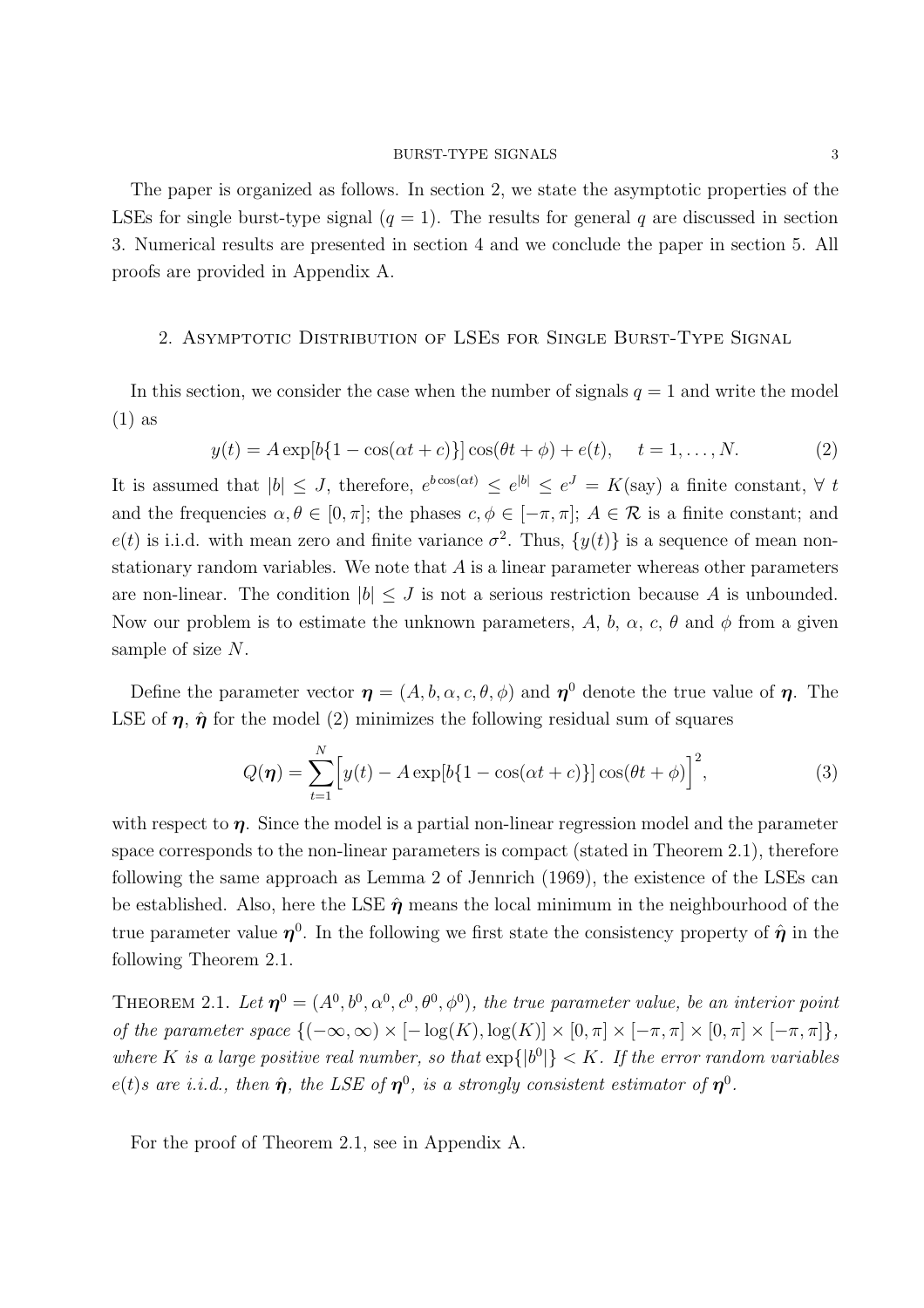In rest of this section, we develop the joint asymptotic distribution of the LSEs of the unknown parameters for single component model (2). We use the usual Taylor series expansion. We denote the first derivative vector of  $Q(\eta)$  as  $Q'(\eta)$  which is of order  $1 \times 6$  and the 6  $\times$  6 matrix of second order derivatives as  $Q''(\eta)$ . Now expanding  $Q'(\hat{\eta})$  around  $\eta^0$  by multivariate Taylor series up to first order terms, we have

$$
Q'(\hat{\boldsymbol{\eta}}) - Q'(\boldsymbol{\eta}^0) = (\hat{\boldsymbol{\eta}} - \boldsymbol{\eta}^0) Q''(\bar{\boldsymbol{\eta}}), \tag{4}
$$

where  $\bar{\pmb{\eta}}$  is a point between  $\hat{\pmb{\eta}}$  and  $\pmb{\eta}^0$ . Now define a diagonal matrix of order six as follows:

$$
\mathbf{D} = \text{diag}\{N^{-\frac{1}{2}}, N^{-\frac{1}{2}}, N^{-\frac{3}{2}}, N^{-\frac{1}{2}}, N^{-\frac{3}{2}}, N^{-\frac{1}{2}}\}.
$$
 (5)

Since  $Q'(\hat{\boldsymbol{\eta}})=0$ , (4) can be written as

$$
(\hat{\boldsymbol{\eta}} - \boldsymbol{\eta}^0) \mathbf{D}^{-1} = - \left[ \mathbf{Q}'(\boldsymbol{\eta}^0) \mathbf{D} \right] \left[ \mathbf{D} \mathbf{Q}''(\bar{\boldsymbol{\eta}}) \mathbf{D} \right]^{-1}.
$$
 (6)

We can write (6) because  $\left[\mathbf{D}\mathbf{Q}''(\bar{\boldsymbol{\theta}})\mathbf{D}\right]$  is an invertible matrix *a.e.* for large N. From Theorem 2.1, it follows that  $\hat{\eta}$  converges a.s. to  $\eta^0$  and since each element of  $Q''(\eta)$  is a continuous function of  $\theta$ , therefore,

$$
\lim_{N \to \infty} [\mathbf{D} \mathbf{Q}''(\bar{\pmb{\eta}}) \mathbf{D}] = \lim_{N \to \infty} [\mathbf{D} \mathbf{Q}''(\boldsymbol{\theta}^0) \mathbf{D}] = 2 \Sigma(\pmb{\eta}^0) \quad \text{(say)}.
$$
 (7)

In obtaining the exact form of the limit matrix  $\Sigma(\eta)$ , let us write  $\eta = (A, \xi)$ , where  $\xi =$  $(b, \alpha, c, \theta, \phi)$ . Then  $\Sigma(\eta) = e^{2b^0} \Delta(\eta^0)$ , where

$$
\Delta(\eta) = \begin{bmatrix}\n\delta_1(0) & A\delta_5(0) & Ab\delta_6(1) & Ab\delta_6(0) & A\delta_7(1) & A\delta_7(0) \\
A\delta_5(0) & A^2\delta_2(0) & A^2b\delta_8(1) & A^2b\delta_8(0) & -A^2\delta_9(1) & -A^2\delta_9(0) \\
Ab\delta_6(1) & A^2b\delta_8(1) & A^2b^2\delta_3(2) & A^2b^2\delta_3(1) & -A^2b\delta_{10}(2) & -A^2b\delta_{10}(1) \\
Ab\delta_6(0) & A^2b\delta_8(0) & A^2b^2\delta_3(1) & A^2b^2\delta_3(0) & -A^2b\delta_{10}(1) & -A^2b\delta_{10}(0) \\
Ab\delta_7(1) & -A^2\delta_9(1) & -A^2b\delta_{10}(2) & -A^2b\delta_{10}(1) & A^2\delta_4(2) & A^2\delta_4(1) \\
A\delta_7(0) & -A^2\delta_9(0) & -A^2b\delta_{10}(1) & -A^2b\delta_{10}(0) & A^2\delta_4(1) & A^2\delta_4(0)\n\end{bmatrix},
$$
\n(8)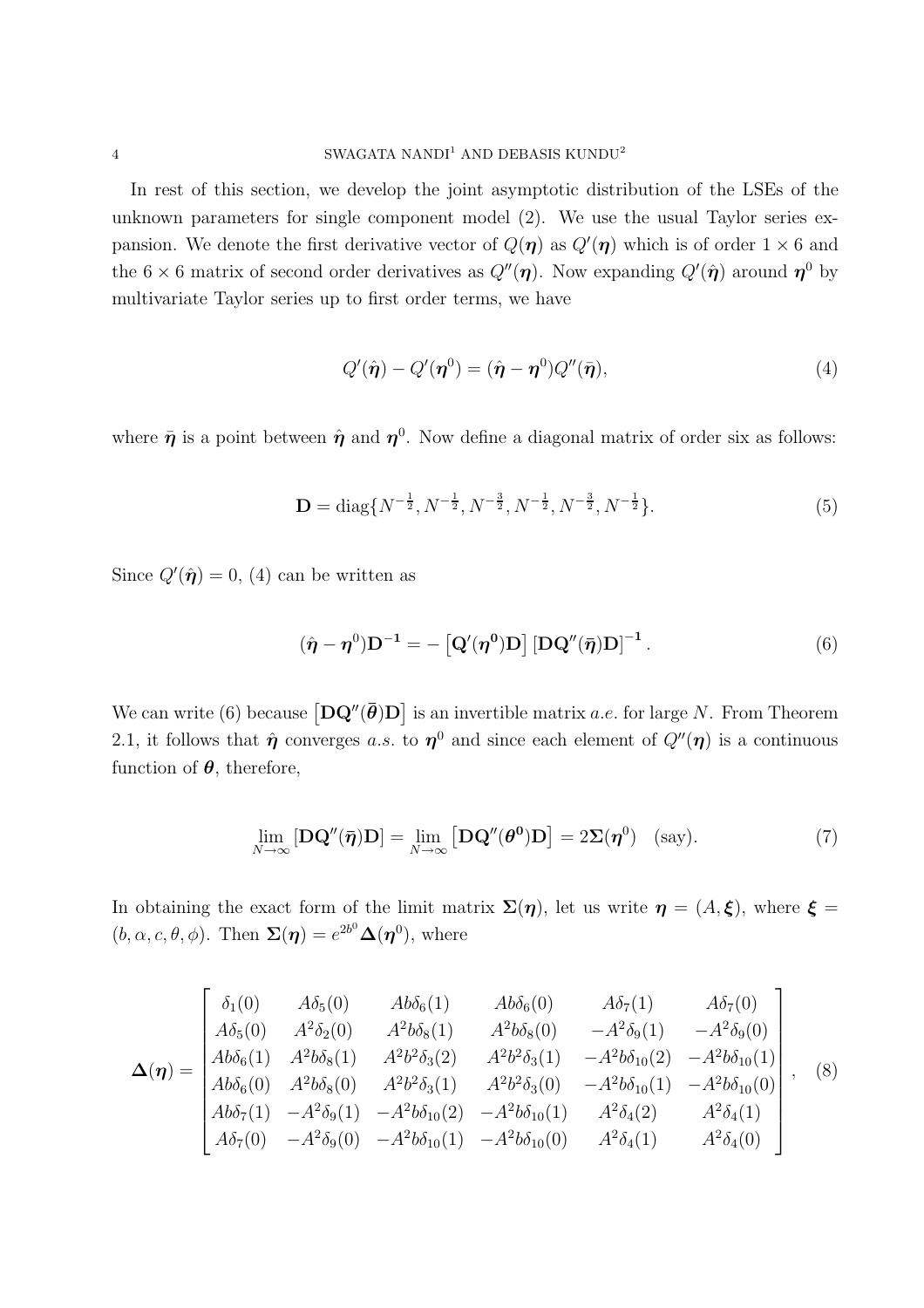where  $\delta_k(m) = \delta_k(\eta, m)$ ,  $m = 0, 1, 2, k = 1, \ldots, 10$  are defined in Appendix B. Now let us consider the random vector  $Q'(\eta^0)$ **D** of order  $1 \times 6$ ,

$$
Q'(\eta^{0})\mathbf{D} = \begin{bmatrix} -\frac{2}{\sqrt{N}}\sum_{t=1}^{N}e(t)\exp\{b^{0}(1-\cos(\alpha^{0}t+c^{0}))\}\cos(\theta^{0}t+\phi^{0}) \\ -\frac{2}{\sqrt{N}}A^{0}\sum_{t=1}^{N}e(t)\exp\{b^{0}(1-\cos(\alpha^{0}t+c^{0}))\}(1-\cos(\alpha^{0}t+c^{0}))\cos(\theta^{0}t+\phi^{0}) \\ -\frac{2}{N^{3}}A^{0}b^{0}\sum_{t=1}^{N}te(t)\exp\{b^{0}(1-\cos(\alpha^{0}t+c^{0}))\}\sin(\alpha^{0}t+c^{0})\cos(\theta^{0}t+\phi^{0}) \\ -\frac{2}{\sqrt{N}}A^{0}b^{0}\sum_{t=1}^{N}e(t)\exp\{b^{0}(1-\cos(\alpha^{0}t+c^{0}))\}\sin(\alpha^{0}t+c^{0})\cos(\theta^{0}t+\phi^{0}) \\ \frac{2}{N^{3}}A^{0}\sum_{t=1}^{N}te(t)\exp\{b^{0}(1-\cos(\alpha^{0}t+c^{0}))\}\sin(\theta^{0}t+\phi^{0}) \\ \frac{2}{\sqrt{N}}A^{0}\sum_{t=1}^{N}e(t)\exp\{b^{0}(1-\cos(\alpha^{0}t+c^{0}))\}\sin(\theta^{0}t+\phi^{0}) \end{bmatrix}.
$$

All the elements of  $Q'(\eta^0)$ D satisfy the Lindeberg-Feller's condition, therefore it converges to a 6-variate normal distribution. Using the limits given in Appendix B, it follows that

$$
Q'(\boldsymbol{\eta}^0)\mathbf{D} \to \mathcal{N}_6\Big(\mathbf{0}, 4\sigma^2 \mathbf{\Sigma}(\boldsymbol{\eta}^0)\Big). \tag{9}
$$

Therefore, using (7) and (9) in (6), we have the asymptotic distribution as

$$
(\hat{\boldsymbol{\eta}} - \boldsymbol{\eta}^0) \mathbf{D}^{-1} \to \mathcal{N}_6\left(\mathbf{0}, \sigma^2 \Sigma^{-1}(\boldsymbol{\eta}^0)\right). \tag{10}
$$

Now using the inequality (25), we have shown in Appendix B, that  $\delta_k(\xi, p) = 0$  for  $k =$ 6, ..., 10 and  $\delta_5(\xi, p) = \delta_1(\xi, p)$ ,  $p = 0, 1, 2, \dots$  Thus

$$
\boldsymbol{\Delta}(\boldsymbol{\eta}) = \begin{bmatrix} \boldsymbol{\Delta}_1(\boldsymbol{\eta}) & \boldsymbol{0} & \boldsymbol{0} \\ \boldsymbol{0} & \boldsymbol{\Delta}_2(\boldsymbol{\eta}) & \boldsymbol{0} \\ \boldsymbol{0} & \boldsymbol{0} & \boldsymbol{\Delta}_3(\boldsymbol{\eta}) \end{bmatrix},
$$

where

$$
\mathbf{\Delta}_1(\boldsymbol{\eta}) = \begin{bmatrix} \delta_1(0) & A\delta_1(0) \\ A\delta_1(0) & A^2\delta_2(0) \end{bmatrix}, \quad \mathbf{\Delta}_2(\boldsymbol{\eta}) = A^2 b^2 \begin{bmatrix} \delta_3(2) & \delta_3(1) \\ \delta_3(1) & \delta_3(0) \end{bmatrix}, \quad \mathbf{\Delta}_3(\boldsymbol{\eta}) = A^2 \begin{bmatrix} \delta_4(2) & \delta_4(1) \\ \delta_4(1) & \delta_4(0) \end{bmatrix}.
$$
\n(11)

Thus, the asymptotic variance-covariance matrix of  $(\hat{\boldsymbol{\eta}} - \boldsymbol{\eta}^0)\mathbf{D}^{-1}$  is

$$
\sigma^2 \Sigma^{-1}(\boldsymbol{\eta}^0) = \sigma^2 e^{-2b^0} \boldsymbol{\Delta}^{-1}(\boldsymbol{\eta}^0) = \sigma^2 e^{-2b^0} \begin{bmatrix} \boldsymbol{\Delta}_1^{-1}(\boldsymbol{\eta}) & \mathbf{0} & \mathbf{0} \\ \mathbf{0} & \boldsymbol{\Delta}_2^{-1}(\boldsymbol{\eta}) & \mathbf{0} \\ \mathbf{0} & \mathbf{0} & \boldsymbol{\Delta}_3^{-1}(\boldsymbol{\eta}) \end{bmatrix}
$$
(12)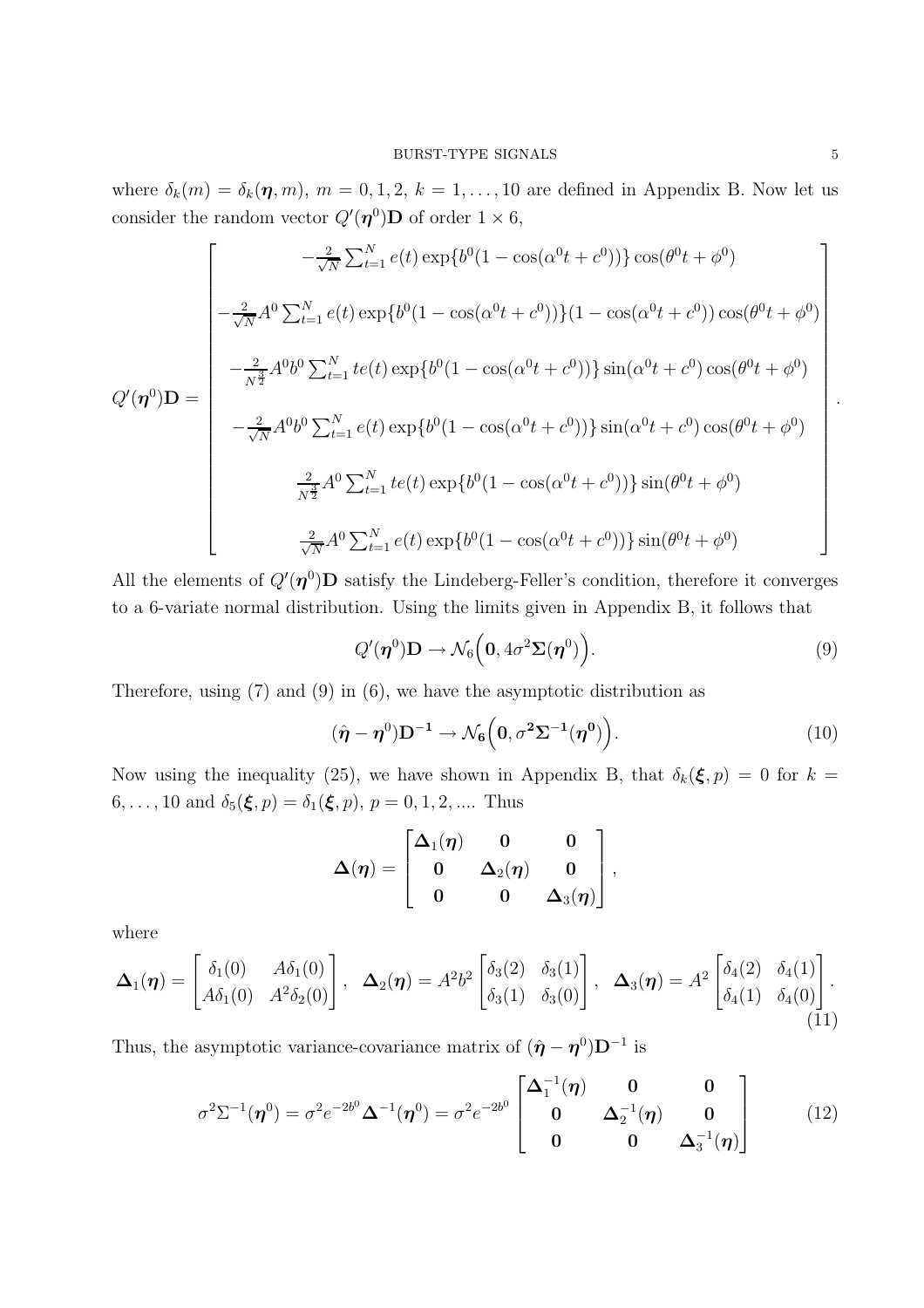with

$$
\Delta_1^{-1}(\boldsymbol{\eta}) = \frac{1}{\delta_2(0) - \delta_1(0)} \begin{bmatrix} \frac{\delta_2(0)}{\delta_1(0)} & -\frac{1}{A} \\ -\frac{1}{A} & \frac{1}{A^2} \end{bmatrix}, \quad \Delta_2^{-1}(\boldsymbol{\eta}) = \frac{1}{A^2 b^2 [\delta_3(2)\delta_3(0) - \delta_3(1)^2]} \begin{bmatrix} \delta_3(0) & -\delta_3(1) \\ -\delta_3(1) & \delta_3(2) \end{bmatrix}
$$

,

and

$$
\Delta_3^{-1}(\boldsymbol{\eta}) = \frac{1}{A^2[\delta_4(2)\delta_4(0) - \delta_4(1)^2]} \begin{bmatrix} \delta_4(0) & -\delta_4(1) \\ -\delta_4(1) & \delta_4(2) \end{bmatrix}.
$$

So (12) implies that the pairs of parameters  $(A, b)$ ,  $(\alpha, c)$  and  $(\theta, \phi)$  are asymptotically independent to each other whereas the parameters in each pair are asymptotically dependent. In comparison to the constant amplitude frequency model, in present case, the amplitude is a deterministic function of the time variable t, which is equal to  $A \exp\{b(1 - \cos(\alpha t + c))\}.$ Thus, it depends on parameters  $A, b, \alpha$  and c. For constant amplitude case least square estimator of amplitude is independent of that of frequency and phase. Along the same line, we observe that for model (2) that the estimators of amplitude parameters  $\hat{A}, \hat{b}, \hat{\alpha}$  and  $\hat{c}$  are independent of frequency and phase estimators,  $\hat{\theta}$  and  $\hat{\phi}$ .

**Remark 1.** The rate of convergence of each of A, b, c and  $\phi$  is  $O_p(N^{-1/2})$  whereas for the carrier angular frequency  $\theta$  as well as for the modulating frequency  $\alpha$ , the rate of convergence is  $O_p(N^{-3/2})$ . In comparison to constant amplitude sinusoidal model,  $\alpha$  is a parameter of the amplitude. In this case it is observed that its LSE of the modulating frequency  $\alpha$  has the same convergence rate as that of the carrier angular frequencies  $\theta_i$ ,  $i = 1, \ldots, q$  as  $\alpha$ , multiplied by t is appearing as the argument of a cosine function in the time varying amplitude of the model.

# 3. THEORETICAL PROPERTIES OF LSES FOR GENERAL  $q$

In this section, we provide the asymptotic results of the LSEs for model (1). Let us write  $\mathbf{\psi}_k = (A_k, b_k, c_k, \theta_k, \phi_k), k = 1, \ldots, q$  and  $\mathbf{\psi} = (\mathbf{\psi}_1, \ldots, \mathbf{\psi}_q, \alpha)$  be the parameter vector. Then the LSE of  $\psi$  is obtained by minimizing the residual sum of squares which can be defined similarly as (3). Let  $\hat{\psi}$  and  $\psi^0$  denote the least squares estimator and the true value of  $\psi$ . The consistency of  $\hat{\psi}$  follows similarly as the consistency of  $\hat{\eta}$ , considering the parameter vector as  $\psi$  instead of  $\eta$ . We state the asymptotic distribution of  $\hat{\psi}$  here. The proof involves routine calculations and the use of multiple Taylor series and a central limit theorem similarly as in section 2.

For asymptotic distribution of  $\hat{\psi}$ , following the notation used in previous section, we write  $\boldsymbol{\xi}_j \,=\, (b_j, \alpha, c_j, \theta_j, \phi_j),\ j = 1, \ldots, q;\ \delta_k(\boldsymbol{\xi}_j, p) \,=\, \delta_k^j$  $k<sub>k</sub>(p), k = 1(1)4, j = 1(1)q, p = 0, 1, 2, \ldots$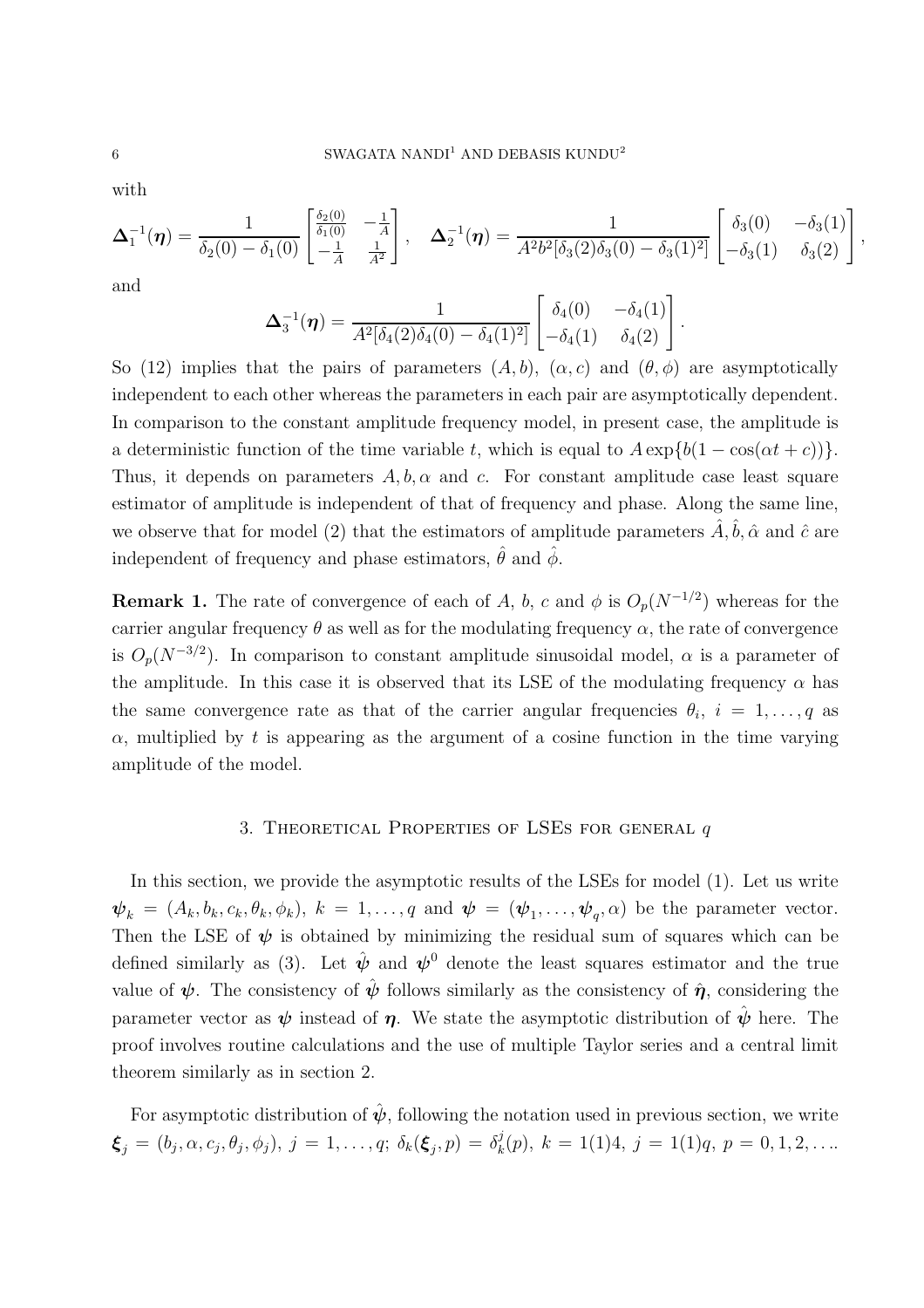Now let  $\mathbf{D}_q$  be a diagonal matrix of order  $(5q + 1)$ , defined as follows;

$$
\mathbf{D}_q = \begin{bmatrix} \mathbf{D}_1 & \mathbf{0} & \cdots & \mathbf{0} & \mathbf{0} \\ \mathbf{0} & \mathbf{D}_1 & \cdots & \mathbf{0} & \mathbf{0} \\ \vdots & \vdots & \vdots & \vdots & \vdots \\ \mathbf{0} & \mathbf{0} & \cdots & \mathbf{D}_1 & \mathbf{0} \\ \mathbf{0} & \mathbf{0} & \cdots & \mathbf{0} & N^{-\frac{3}{2}} \end{bmatrix},
$$

where  $\mathbf{D}_1 = \text{diag}\{N^{-\frac{1}{2}}, N^{-\frac{1}{2}}, N^{-\frac{1}{2}}, N^{-\frac{1}{2}}\}$ . Then the asymptotic distribution of  $\hat{\psi}$  is

$$
(\hat{\boldsymbol{\psi}} - \boldsymbol{\psi}^0) \mathbf{D}_q^{-1} \stackrel{d}{\rightarrow} \mathcal{N}_{5q+1} \left( \mathbf{0}, \sigma^2 \mathbf{G}_q^{-1} (\boldsymbol{\psi}^0) \right), \tag{13}
$$

.

$$
\mathbf{G}_q(\boldsymbol{\psi}) = \begin{bmatrix} e^{2b_1} \boldsymbol{\Gamma}(\boldsymbol{\psi}_1) & \mathbf{0} & \cdots & \mathbf{0} & \mathbf{w}(\boldsymbol{\psi}_1) \\ \mathbf{0} & e^{2b_2} \boldsymbol{\Gamma}(\boldsymbol{\psi}_2) & \cdots & \mathbf{0} & \mathbf{w}(\boldsymbol{\psi}_2) \\ \vdots & \vdots & \vdots & \vdots & \vdots \\ \mathbf{0} & \cdots & \mathbf{0} & e^{2b_q} \boldsymbol{\Gamma}(\boldsymbol{\psi}_q) & \mathbf{w}(\boldsymbol{\psi}_q) \\ \mathbf{w}'(\boldsymbol{\psi}_1) & \mathbf{w}'(\boldsymbol{\psi}_2) & \cdots & \mathbf{w}'(\boldsymbol{\psi}_q) & f^* \end{bmatrix}.
$$

Here  $f^* = \sum_{j=1}^q e^{2b_j} A_j^2 b_j^2 \delta_3^j$  $\mathbf{S}^{j}(2) \, \, \text{and} \, \, \mathbf{w}'(\boldsymbol{\psi}_j) \, = \, \Big( 0 \, \, \, \, 0 \, \, \, \, e^{2b_j} A_j^2 b_j^2 \delta_3^j \Big)$  $\begin{pmatrix} j(1) & 0 & 0 \end{pmatrix}$ . The sub-matrix  $\Gamma(\bm{\psi}_j)$  is obtained by deleting third row and third column of matrix  $\bm{\Delta}(\bm{\eta})$  and replacing  $(A, b, c, \theta, \phi)$  by  $(A_j, b_j, c_j, \theta_j, \phi_j)$ . Thus,

$$
\mathbf{\Gamma}(\boldsymbol{\psi}_j) = \begin{bmatrix} \delta_1^j(0) & A_j \delta_1^j(0) & 0 & 0 & 0 \\ A_j \delta_1^j(0) & A_j^2 \delta_2^j(0) & 0 & 0 & 0 \\ 0 & 0 & A_j^2 b_j^2 \delta_3^j(0) & 0 & 0 \\ 0 & 0 & 0 & A_j^2 \delta_4^j(2) & A_j^2 \delta_4^j(1) \\ 0 & 0 & 0 & A_j^2 \delta_4^j(1) & A_j^2 \delta_4^j(0) \end{bmatrix}
$$

The inverse matrix  $\mathbf{G}_q^{-1}(\boldsymbol{\psi}^0)$  is given by

$$
\mathbf{G}^{-1}_{q} ( \boldsymbol{\psi} ) =
$$

$$
\begin{pmatrix}\ne^{-2b_1}\Gamma(\psi_1)^{-1} + \mathbf{F}_{11} & \mathbf{F}_{12} & \cdots & \mathbf{F}_{1q} & e^{-2b_1}\Gamma(\psi_1)\mathbf{w}(\psi_1) \\
\mathbf{F}_{21} & e^{-2b_2}\Gamma(\psi_2)^{-1} + \mathbf{F}_{22} & \cdots & \mathbf{F}_{2q} & e^{-2b_2}\Gamma(\psi_2)\mathbf{w}(\psi_2) \\
\vdots & \vdots & \vdots & \vdots & \vdots \\
\mathbf{F}_{q1} & \mathbf{F}_{q2} & \cdots & e^{-2b_q}\Gamma(\psi_q)^{-1} + \mathbf{F}_{qq} & e^{-2b_q}\Gamma(\psi_q)\mathbf{w}(\psi_q) \\
e^{-2b_1}\Gamma(\psi_1)\mathbf{w}(\psi_1) & e^{-2b_2}\Gamma(\psi_2)\mathbf{w}(\psi_2) & \cdots & e^{-2b_q}\Gamma(\psi_q)\mathbf{w}(\psi_q) & 1/d^* \\
\text{where } d^* = \sum_{j=1}^q e^{2b_j} A_j^2 b_j^2 \left[\delta_3^j(2) - \frac{\delta_3^j(1)^2}{\delta_3^j(0)}\right] \text{ and } \mathbf{F}_{jk}, j, k = 1, \dots, q \text{ is a } 5 \times 5 \text{ symmetric matrix} \\
\text{whose all elements are zero except (3,3) element which is equal to } \frac{1}{d^*} \frac{\delta_3^j(1)\delta_3^k(1)}{\delta_3^j(0)\delta_k^k(0)}.
$$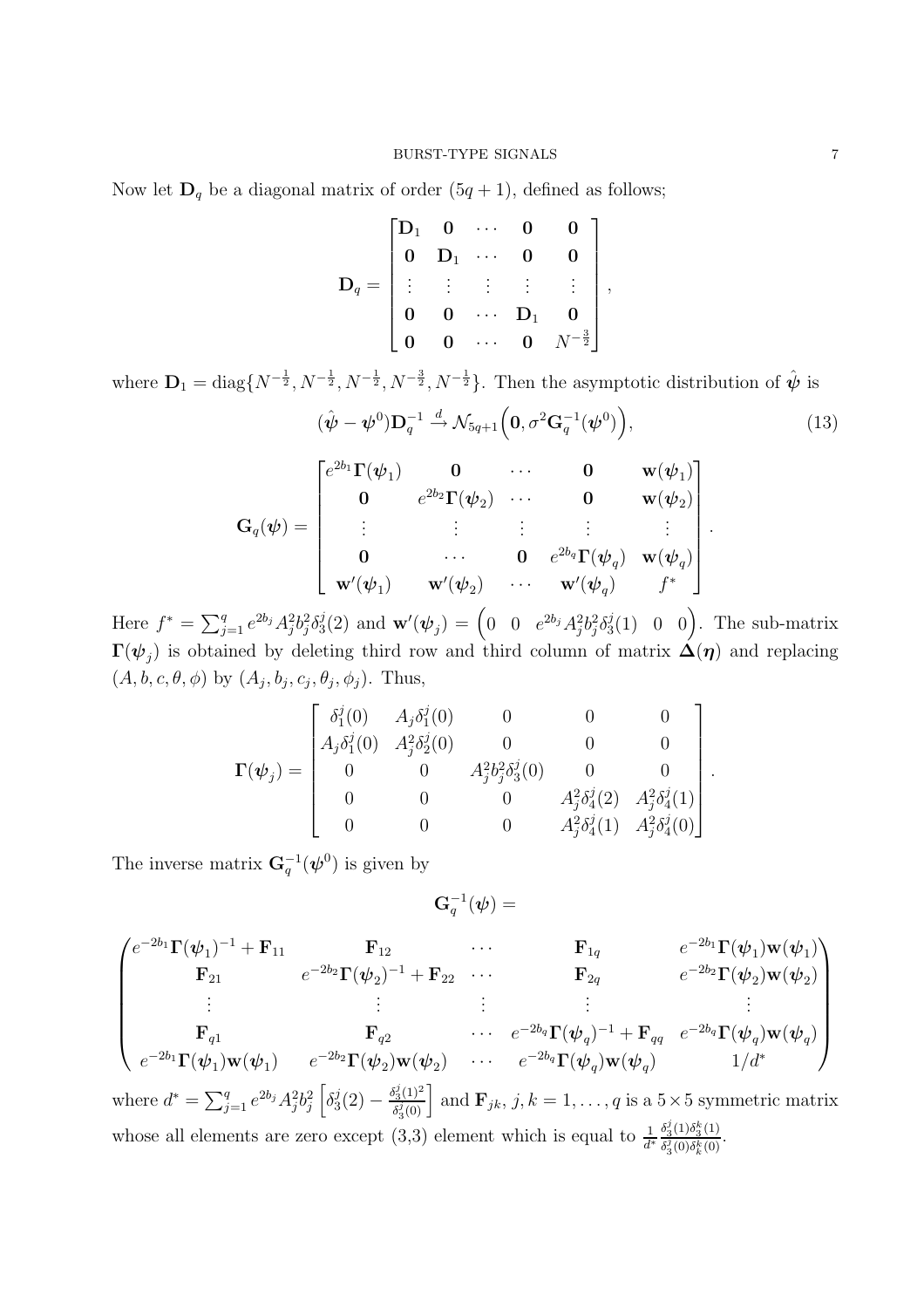In the previous section, we have observed that for  $q = 1$ , the estimator of  $\alpha$  only asymptotically depends on the estimator of  $c_1$ , but for  $q > 1$ , the estimator of  $\alpha$  depends on all  $c_j$ ,  $j = 1, \ldots, q$  for large N. This is expected also as in the model, the modulating angular frequency is same for each component.

### 4. Numerical Experiments

In this section, for illustration, we present some numerical results based on simulations. We consider the model (1) with  $q = 4$ . Data are generated using the following values;

$$
A_1 = 5.70166706 \times 10^{-5}, \qquad A_2 = 3.3049426 \times 10^{-25},
$$
  
\n
$$
A_3 = 1.002 \times 10^{-3}, \qquad A_4 = 3.7575 \times 10^{-4}
$$
  
\n
$$
b_1 = 4.989495798, \ b_2 = 28.886554622, \qquad b_3 = 2.62605042, \ b_4 = 2.62605042,
$$
  
\n
$$
c_1 = .1904, \ c_2 = 2.05632, \qquad c_3 = 5.9024, \ c_4 = 3.2368,
$$
  
\n
$$
\theta_1 = .07616, \ \theta_2 = .26656, \qquad \theta_3 = .03808, \ \theta_4 = .03808,
$$
  
\n
$$
\phi_1 = 1.166198163, \ \phi_2 = 18.007071552 \qquad \phi_3 = 10.928948246 \ \phi_4 = 6.378392654
$$
  
\n
$$
\alpha = .03808.
$$
  
\n(14)

These parameter values have been obtained from Muthopadhyay and Sircar (1996). We consider the case when carrier frequencies are harmonics of the modulation angular frequency i.e.  $\theta_i$ 's are integer multiples of  $\alpha$ . As ECG signal is periodic,  $\theta_i$  has to be some integer multiple of  $\alpha$ . We use the sample size  $N = 100$  for simulations study. The error random variables are independent and identically distributed  $\mathcal{N}(0, \sigma^2)$ . We have reported results for  $\sigma^2 = 0.00001$  and 0001. We generate the data using (1) and the true parameter values as mentioned above. The LSEs of different parameters are estimated by minimizing the residual sum of squares given in (3). The minimization has been carried out by using the downhill simplex method and for that purposes, routines given in Press et al. (1987) have been used. The true parameter values are taken as the initial estimates. Though with  $q = 4$ , the parameter set contains 21 parameters and the optimization is taken place in quite a higher dimensional space, the final results are quite satisfactory. We replicate the procedure of data generation and estimation of parameters 1000 times, then calculate the average estimate (AVEST) and the mean squared error (MSE) of each parameter. We summarize results in Figures 1 and 2. In Figure 1, we present the true values (using red points), average estimates (using green and blue points when  $\sigma^2 = .00001$  and .0001 respectively). There are 25 subplots in Figure 1 and  $j<sup>th</sup>$  row corresponds to the parameters of  $j<sup>th</sup>$  component,  $j = 1, ..., 4$ . In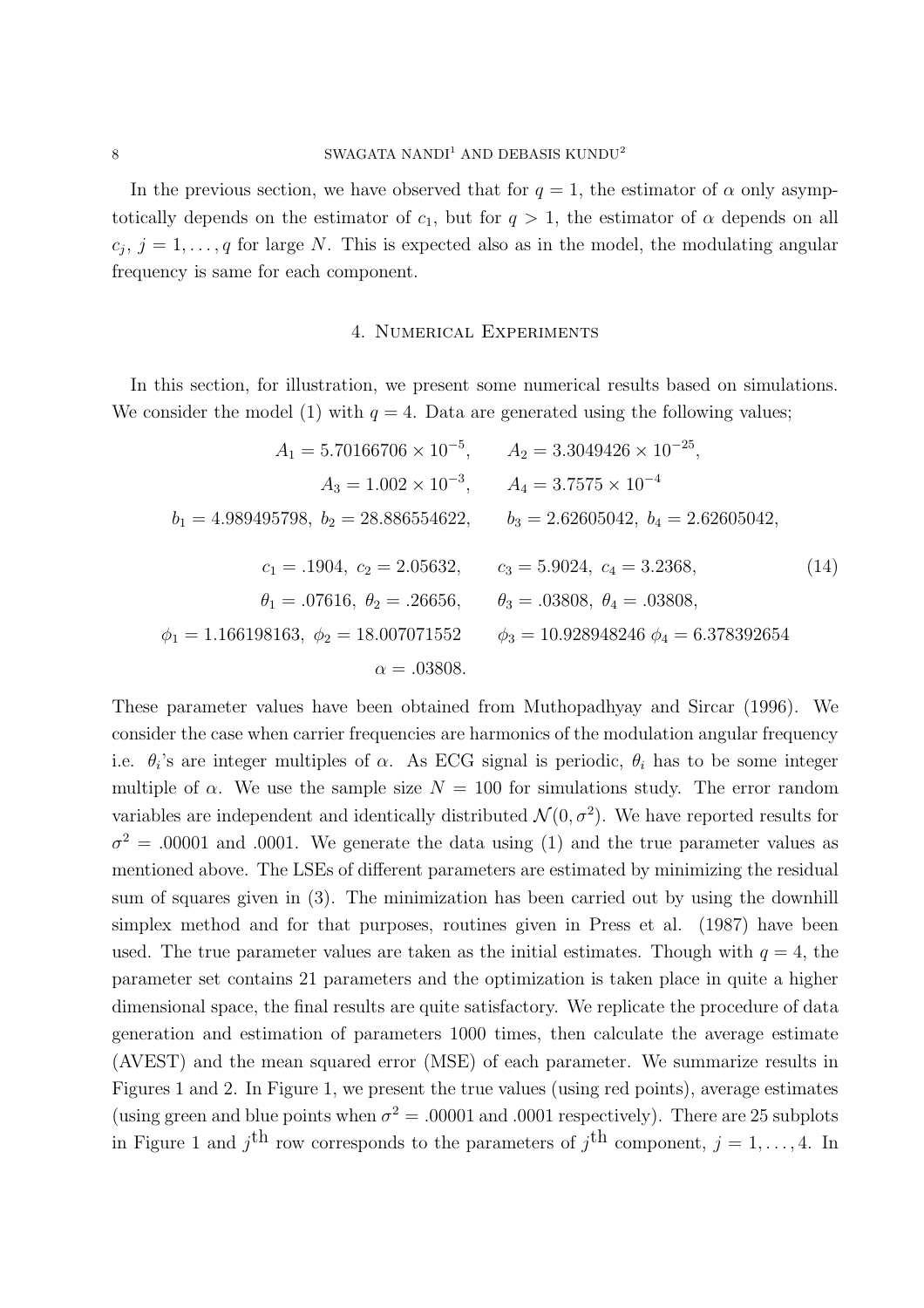section 3, we have developed the asymptotic distribution of LSEs when  $q > 1$ , which may be used for interval estimation for finite samples. As the limiting distribution in section 3 involves several limiting quantities, for samples of moderate size, we wish to see how the percentile bootstrap (boot-p) method - a well-used form of parametric bootstrap, works. In Nandi, Iyer and Kundu (2002) and Kundu and Nandi (2006), similar bootstrapping method has been used for interval estimation in case of sinusoidal frequency model and real chirp signal model respectively. In each replication of our experiment, we generate 1000 bootstrap resamples using the estimated parameters and then the bootstrap confidence intervals using the bootstrap quantiles at 95% nominal level. Thus, from the replicated experiment, we have 1000 intervals for each parameter. Then we estimate the 95% boot-p coverage probability by calculating the proportion covering the true value of the parameter. As they are very close to the nominal value except  $c_1$  and  $A_3$ , we do not report them in the paper. In addition, we also obtain the average lengths of the boot-p confidence intervals and they are reported in Figure 2 along with the root mean squared errors (RMSE). In each sub-figure, for  $\sigma^2 = .00001$  and .0001, we present the RMSEs (green points and connected by green line) and average length of the boot-p confidence intervals (red line and connected by red line). The results for the modulation frequency  $\alpha$  is provided in Figure 3. We observe that the average estimates are quite good, which is reflected in Figure 1. The biases are quite small as the estimates (green and blue) are quite close to the true value (red). As the error variance increases, the biases increase as the vertical distance of the green point from red point increases in case of blue point. The RMSEs and average lengths of the boot-p confidence intervals are reasonably small. Their dependence on the magnitude of the constant amplitude  $A^0$  is quite clear. The asymptotic variances of all parameters, except A, are reciprocally proportional to  $A^{0^2}$  which is also visible in RMSEs to some extent. As the error variance increases the RMSEs and average lengths increase which is reflected from the fact that all lines in Figure 2 have positive slopes. The order of the asymptotic variance is reflected in the RMSE and the length of the interval in each case.

Apart from the replicated experiment, we consider the same model in data analysis format. For that, we generate the data of sample size  $N = 500$  and the error variance  $\sigma^2 = .05$ . The generated data are plotted when no noise is present, in Fig. 5. The corrupted version of the same data set with  $\sigma^2 = 0.05$  are presented in Fig. 6. Now we estimate the parameters by minimizing the residual sum of square and plugging them in the model, we estimate the signal. It is plotted in Fig. 7. Now if the level of noise increases to  $\sigma^2 = 1.0$ , then the form of the original signal (Fig. 5) is totally distorted. We wanted to see, whether in this case it is possible to extract the signal. The signal with completely destroyed form is plotted in Fig.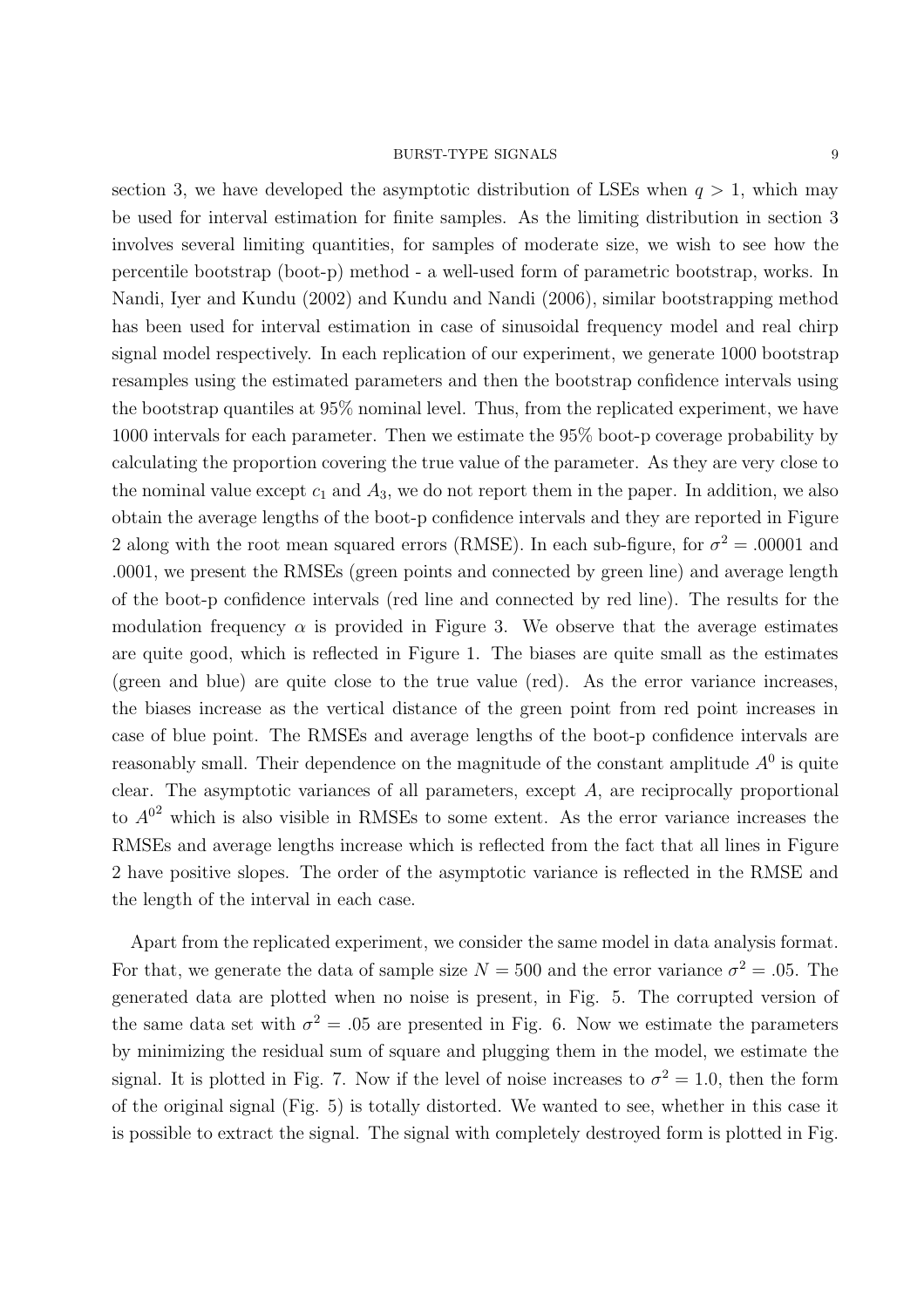### 10 SWAGATA NANDI $^1$  AND DEBASIS  $\rm KUNDU^2$



FIGURE 1. True values (red) and average estimates when  $\sigma^2 = .00001$  (green) and  $\sigma^2 = .0001$  (blue) in  $i^{th}$  row corresponding to  $i^{th}$  component, e.g in first row,  $A_1$ ,  $b_1$ ,  $c_1$ ,  $\theta_1$  and  $\phi_1$  and so on. The results of  $\alpha$  is given in Fig 3.

8. Now we estimate the LSEs and the estimated signal is plotted in Fig. 9. In both cases, the LSEs are able to estimate quite satisfactorily and the estimated graphs (Figs. 7 and 9) match well with the no-noise signal. In simulated experiments, we have used percentile bootstrap method for interval estimation. In single data example, we used the same method. Using 1000 bootstrap resamples, we estimate the 95% confidence intervals of each parameter in case of  $\sigma^2 = 0.05$  and  $\sigma^2 = 1.0$ . They (blue) are reported in Figure 4 along with their point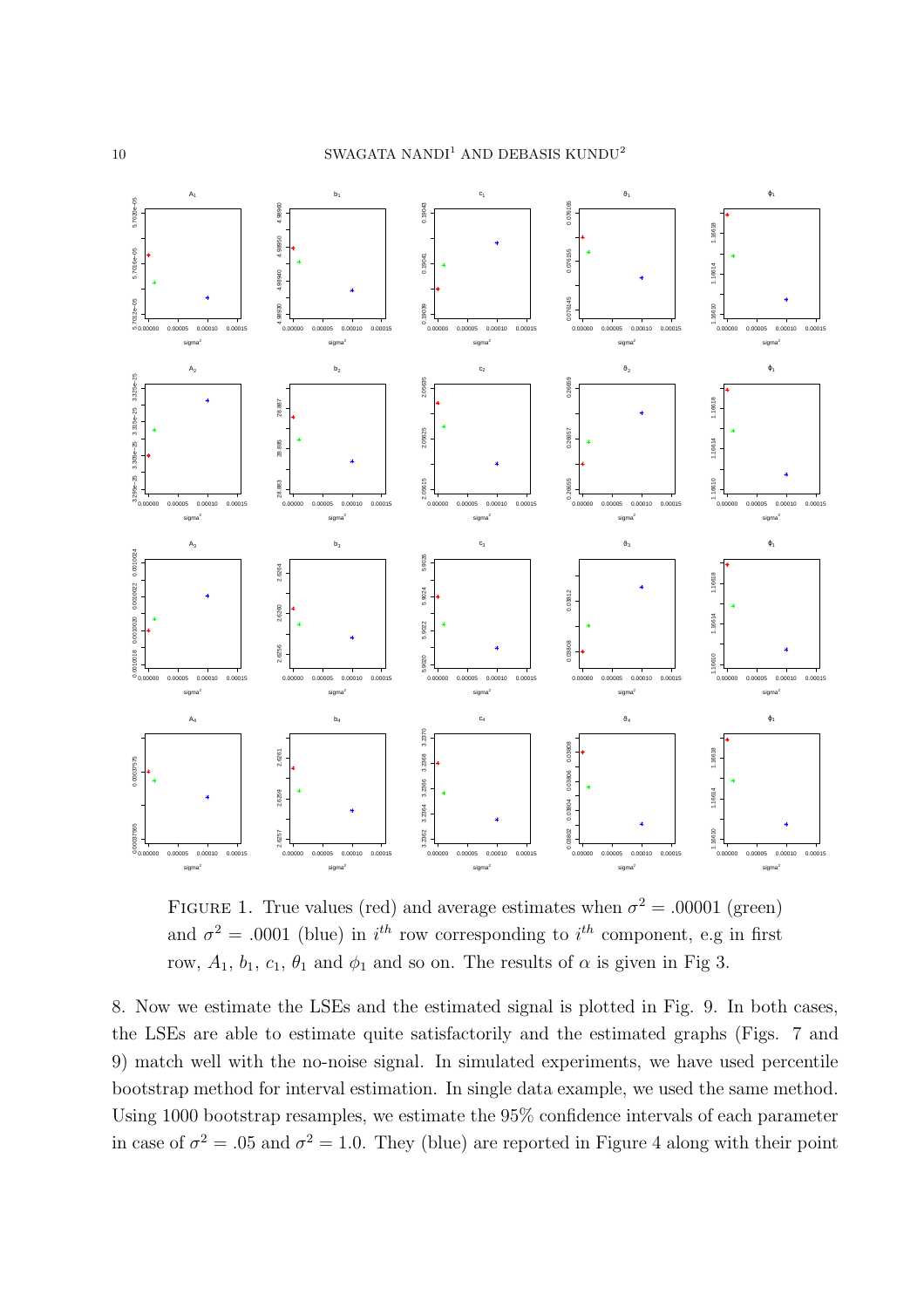

FIGURE 2. Root mean squared errors of LSEs of parameters when  $\sigma^2 = .00001$ and  $\sigma^2 = .0001$  (red, joined with a line) and average lengths of boot-p confidence intervals (green line). The results corresponding to first component in  $(a)-(e)$ , second in  $(f)-(j)$ , third in  $(k)-(o)$  and fourth in  $(p)-(u)$  are provided.

estimates (green) and true values (red). We see that bias is negligible in most of the cases when  $\sigma^2 = 0.05$ . Though, it is not true, in each parameter estimate with larger noise level, the estimated signal is quite good. The boot-p confidence intervals in each case include the true parameter value except  $c_4$  and the order of asymptotic variance is reflected in the length of the interval. We would like to mention that for larger noise level, biases are large in case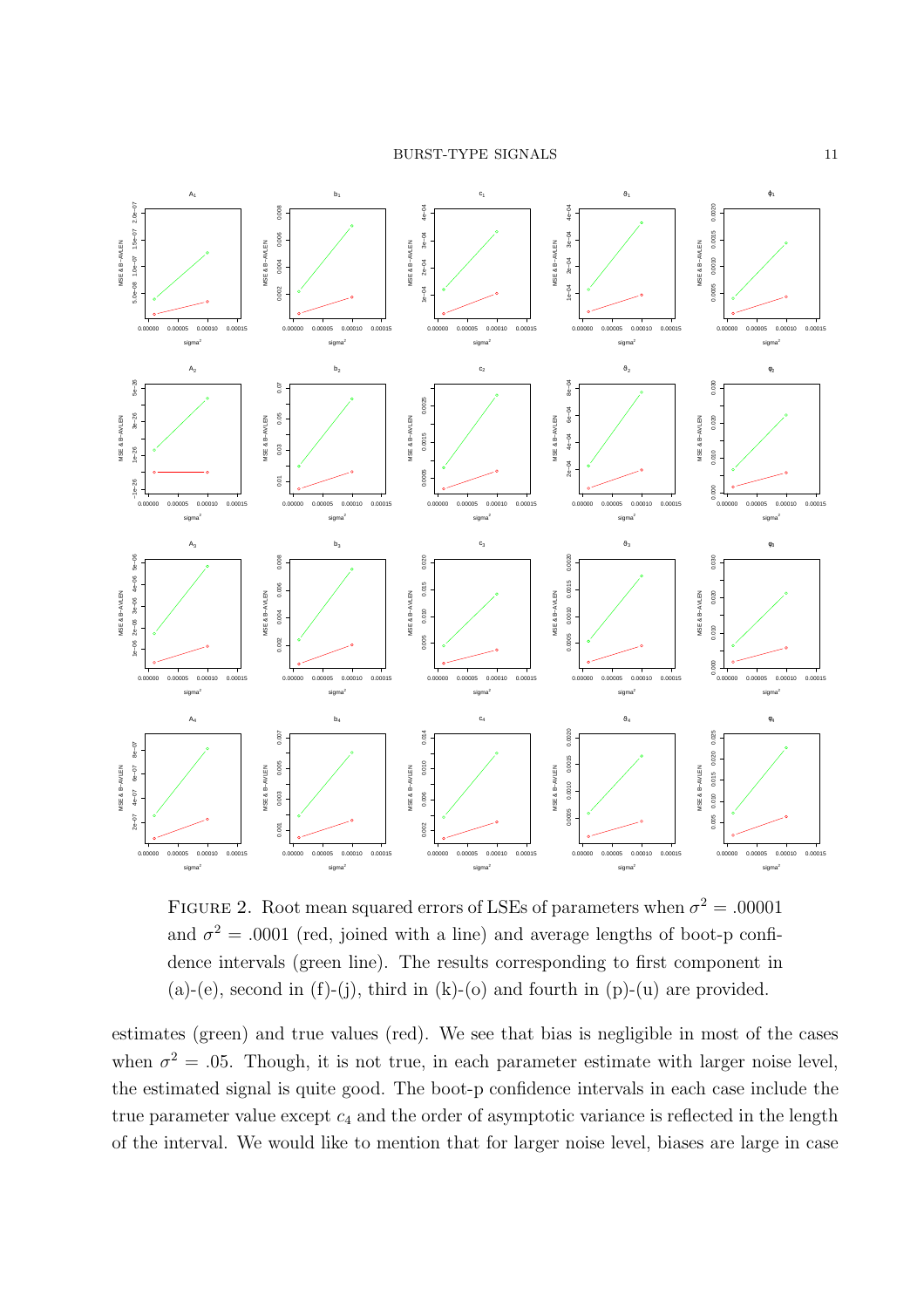

FIGURE 3. True value and average estimates of  $\alpha$  same as 1 (left), root mean squared errors and average length of boot-p confidence interval of  $\alpha$  same as 2 (middle) and True values, LSEs and 95% confidence intervals same as 4.

of some parameters, but the fit is quite good. The reason may lie on the presence of overall large absolute values of the amplitude function and the final effect is not visible.

### 5. Conclusion

In the present article, we study a comparatively new model. The model is proposed by Sharma and Sircar (2001) to analyze ECG data. We study the properties of the least square estimators to estimate the unknown parameters. The model is a particular functional amplitude sinusoidal model and the form is quite complicated specially when the number components is large. However, we observe that the LSEs satisfy the large sample properties, strong consistency and asymptotic normality, under the assumptions that errors are i.i.d. In numerical experiments, we find that one can use the percentile bootstrap method for interval estimation. We have used the true values as the starting estimates in simulations, but given a data set, it is extremely important to guess the initial estimates. We feel that the use of different combination of periodogram function may be used for this purpose. Further work is required in this direction and these computational aspects will be addressed elsewhere. Another point we would like to mention that we have assumed that the number of components is known. So the estimation of the number of burst components is of utmost important. LSEs for burst-type signals have the desirable theoretical properties. At the same time, obtaining LSEs is difficult; so the estimation of the number of signals as well as developing an efficient algorithm need to be addressed.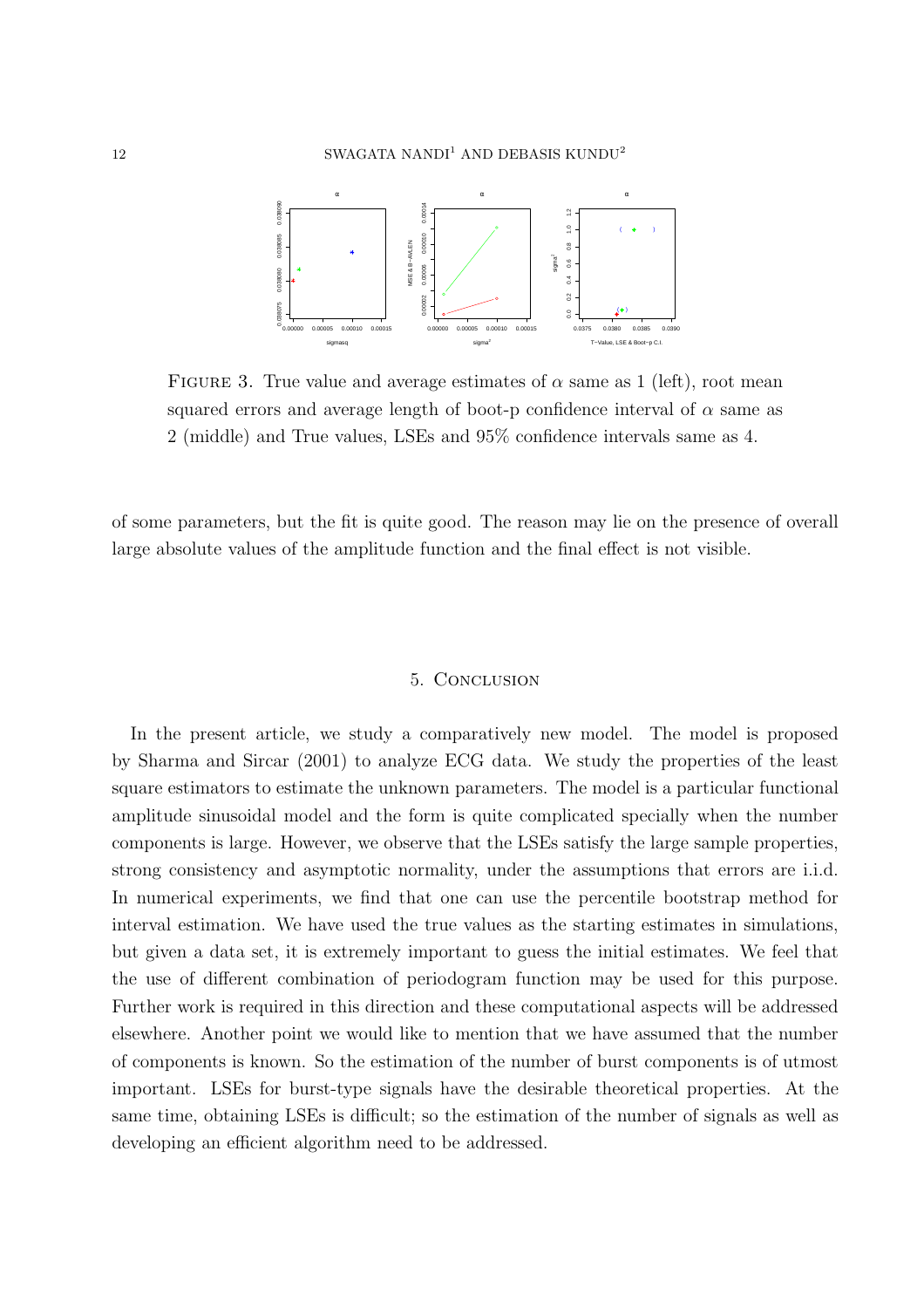

FIGURE 4. True values (red), LSEs at  $\sigma^2 = .05$  and 1.0 (green) and 95% percentile bootstrap confidence intervals (blue) when the sample size  $N = 500$ .

# **REFERENCES**

- [1] Jennrich, R.I. (1969). Asymptotic properties of the nonlinear least squares estimators. Annals of Mathematical Statistics 40, 633-643.
- [2] Kundu, D. and Nandi, S. (2008). Parameter estimation of chirp signals in presence of stationary noise. Statistica Sinica 18, 187-201.
- [3] Mukhopadhyay, S. and Sircar, P. (1996). Parametric modelling of ecg signal. Medical  $\mathcal{C}$  and Biological Engineering & computing 34, 171-174.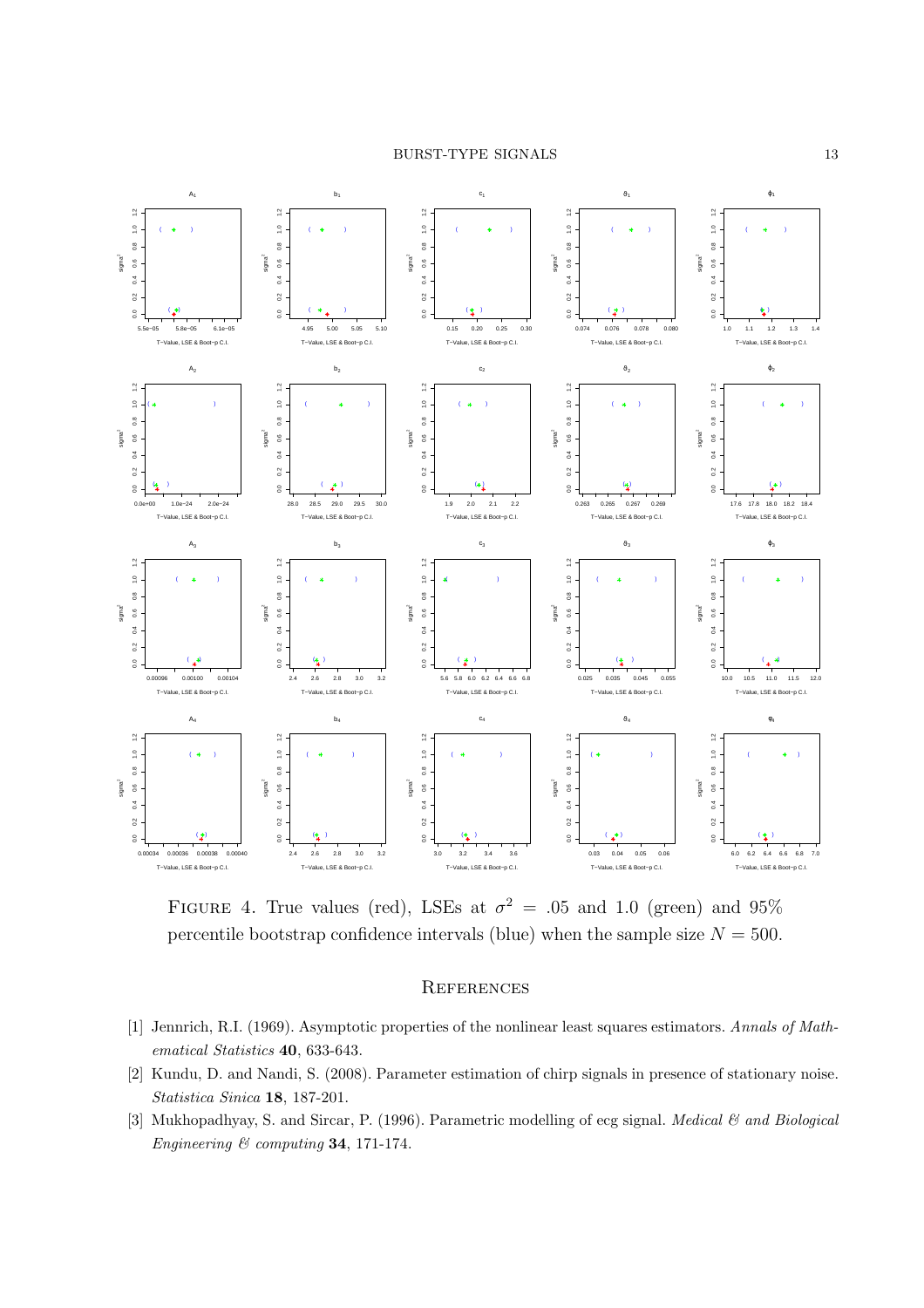

FIGURE 5. The signal using model (14) subjected to no noise.



FIGURE 6. The same signal as in Fig. 5 corrupted by noise (variance=.05).



FIGURE 7. Estimated signal from the signal given in Fig 6.



[4] Nandi, S., Kundu, D. and Iyer, S.K. (2004). Amplitude modulated model for analyzing non stationary speech signals. Statistics 38, 439-456.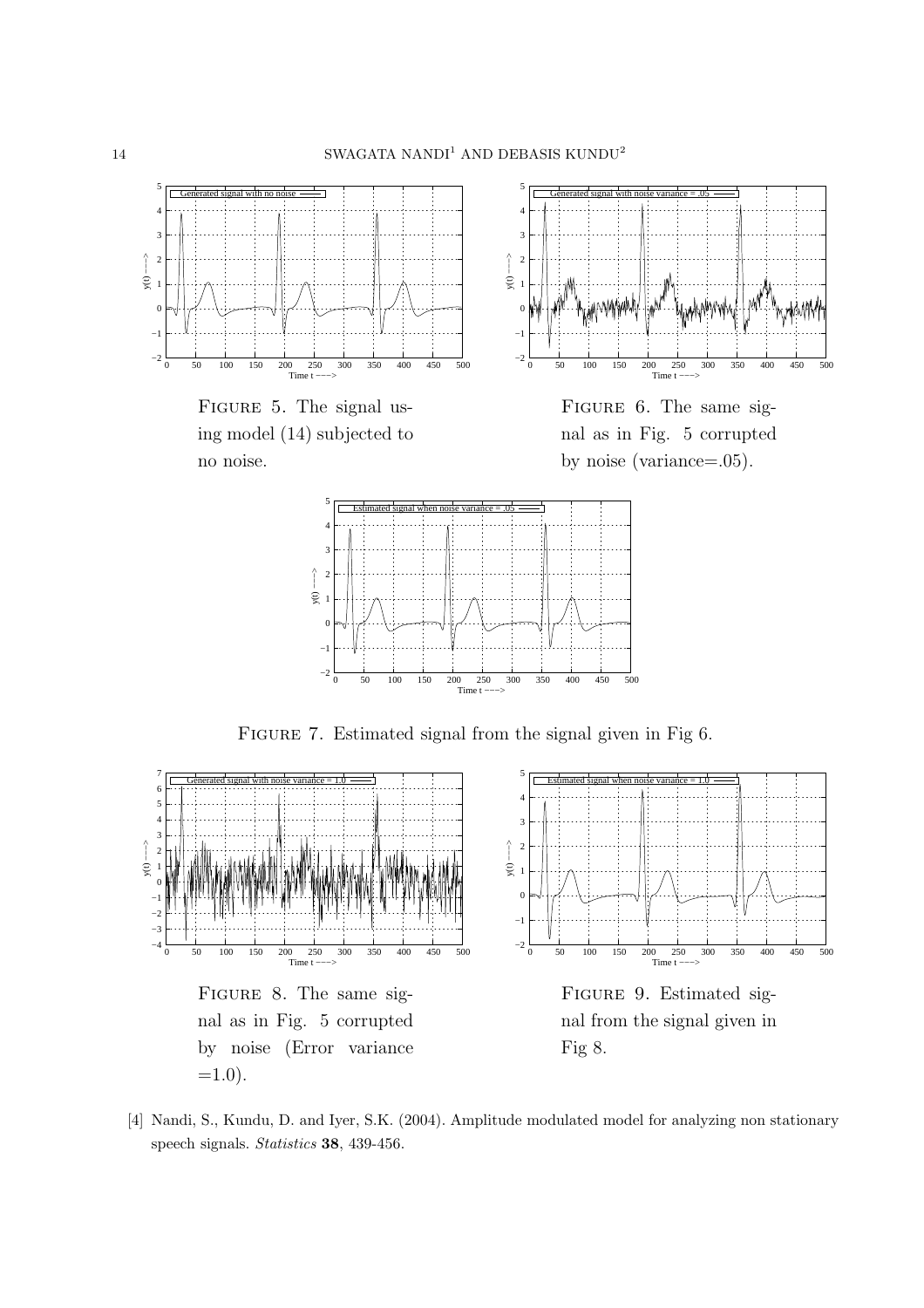- [5] Nandi, S., Iyer, S.K. and Kundu, D. (2002). Estimation of frequencies in presence of heavy tail errors. Statistics and Probability Letters 58, 265-282.
- [6] Sharma, R. K. and Sircar, P. (2001). Parametric modelling of burst-type signals. Journal of the Franklin Institute. 338, 817-832.
- [7] Sircar, P. and Syali, M.S. (1996). Complex AM signal model for non-stationary signals. Signal Processing, 53, 35-45.
- [8] Wu, C. F. J. (1981). Asymptotic theory of the nonlinear least squares estimation. Annals of Statistics 9, 501-513.

### Appendix A

In Appendix A, we first provide the proofs of the results for model (1) (with  $q = 1$ ), stated in section 2. The technique follows in the following proof is the same as Wu (1981). Lemmas 1 and 2 are required to prove theorem 2.1. Lemma 2 gives a sufficient condition for strong consistency of the LSEs and lemma 1 is required to verify the condition given in lemma 2 under the condition that the error random variables  $e(t)$ s are i.i.d. The methology adopted in the following, might be applicable in case of undamped periodic signal models.

**Lemma 1.** Let  $X(1), X(2), \ldots$  be i.i.d. random variables with mean zero and finite second moment and b is a real number such that  $e^{|b|} \leq K$ . Define  $\Pi = (0, \pi) \times (0, \pi) \in \mathcal{R}^2$ . Then as  $n \to \infty$ ,

$$
\sup_{(\alpha,\theta)\in\Pi} \frac{1}{N} \sum_{t=1}^{N} X(t) \exp\{b\cos(\alpha t)\} \cos(\theta t) \stackrel{a.s.}{\to} 0, \quad as \quad N \to \infty
$$
 (15)

Proof of Lemma 1: Define

$$
Z(t) = \begin{cases} X(t) & \text{if } |X(t)| \le t^{\frac{1}{2}} \\ 0 & \text{if } |X(t)| > t^{\frac{1}{2}} \end{cases}
$$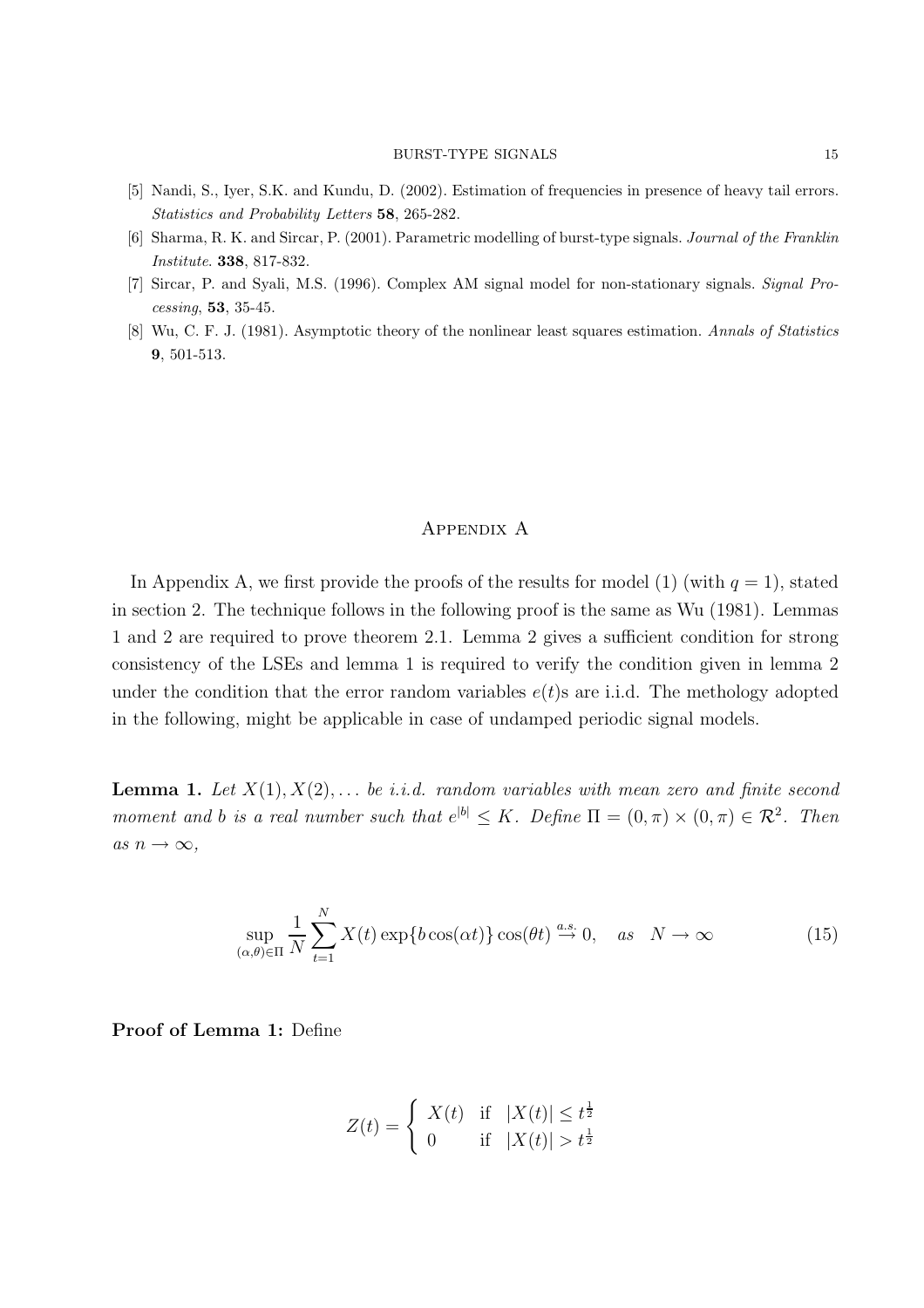Then

$$
\sum_{t=1}^{\infty} P[Z(t) \neq X(t)] = \sum_{t=1}^{\infty} P[|X(t)| > t^{\frac{1}{2}}]
$$
  
\n
$$
= \sum_{t=1}^{\infty} \sum_{2^{t-1} \leq n \leq 2^{t}} P[|X(1)| > n^{\frac{1}{2}}]
$$
  
\n
$$
\leq \sum_{t=1}^{\infty} 2^{t} P[|X(1)| > 2^{\frac{t-1}{2}}]
$$
  
\n
$$
\leq \sum_{t=1}^{\infty} 2^{t} \sum_{j=t}^{\infty} P[2^{\frac{j-1}{2}} \leq |X(1)| < 2^{\frac{j}{2}}]
$$
  
\n
$$
\leq \sum_{j=1}^{\infty} P[2^{\frac{j-1}{2}} \leq |X(1)| < 2^{\frac{j}{2}}] \sum_{t=1}^{j} 2^{t}
$$
  
\n
$$
\leq c \sum_{j=1}^{\infty} 2^{j-1} P[2^{\frac{j-1}{2}} \leq |X(1)| < 2^{\frac{j}{2}}] \leq cE|X(1)|^2 < \infty.
$$

So,  $P[Z(t) \neq X(t) \text{ i.o.}] = 0$  and  $Z(t)$  and  $X(t)$  are equivalent random variables. Thus

$$
\sup_{(\alpha,\theta)\in\Pi} \frac{1}{N} \sum_{t=1}^{N} X(t) \exp\{b\cos(\alpha t)\} \cos(\theta t) \stackrel{a.s.}{\rightarrow} 0 \Leftrightarrow \sup_{(\alpha,\theta)\in\Pi} \frac{1}{N} \sum_{t=1}^{N} Z(t) \exp\{b\cos(\alpha t)\} \cos(\theta t) \stackrel{a.s.}{\rightarrow} 0.
$$
\nLet  $U_t = Z(t) - E(Z(t))$ . Then (16)

$$
\sup_{(\alpha,\theta)\in\Pi}\left|\frac{1}{N}\sum_{t=1}^N Z(t)\exp\{b\cos(\alpha t)\}\cos(\theta t)\right|\leq e^{|b|}\frac{1}{N}\sum_{t=1}^N|Z(t)|\to 0.
$$

Thus, it is enough to show that

$$
\sup_{(\alpha,\theta)\in\Pi} \frac{1}{N} \sum_{t=1}^{N} U_t \exp\{b\cos(\alpha t)\} \cos(\theta t) \stackrel{a.s.}{\to} 0. \tag{17}
$$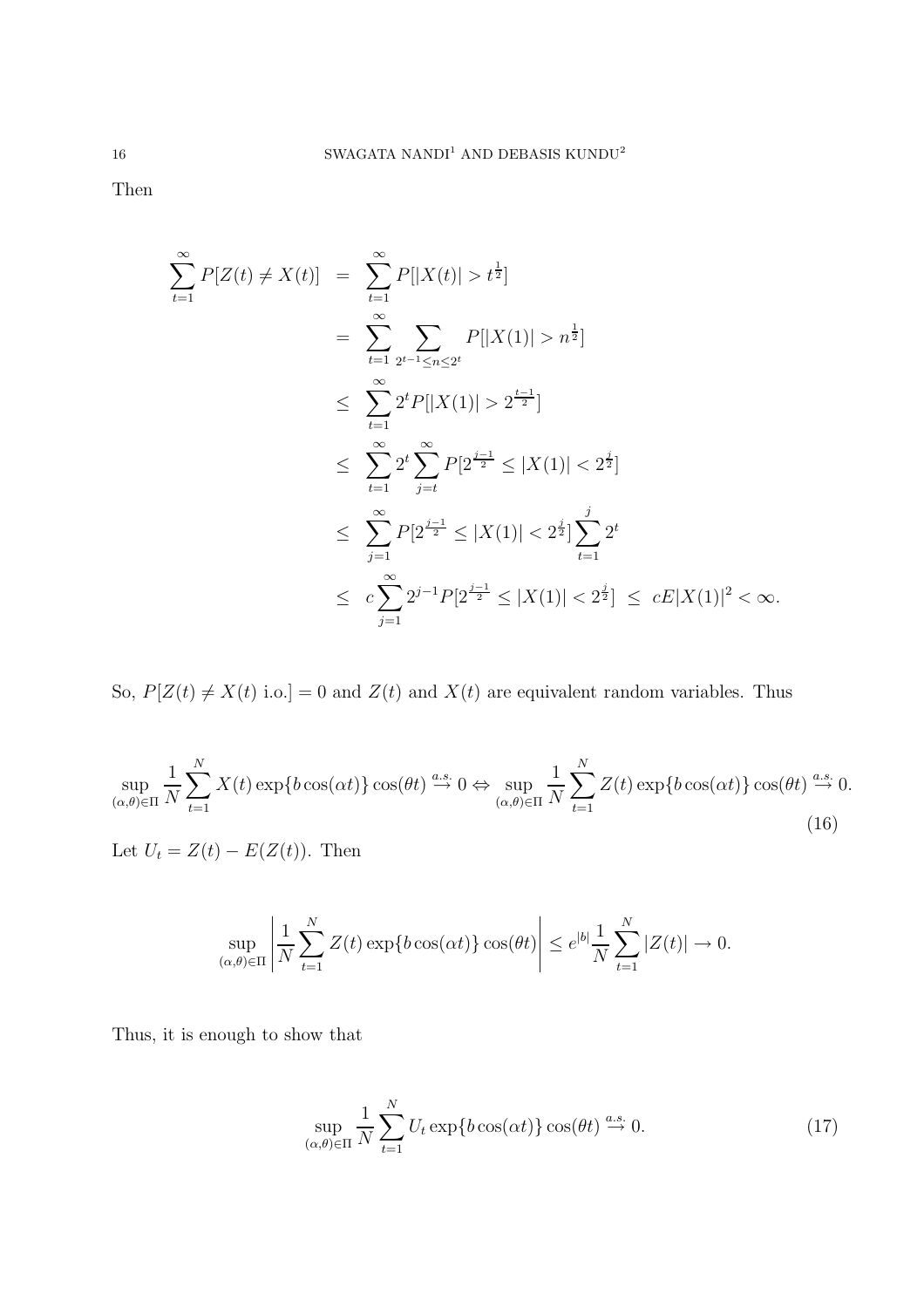For any fixed  $\epsilon > 0$ , assume that  $0 \le h \le \frac{1}{2N^{1/2}K}$ . Then  $|hU_t \cos(\theta t)e^{b\cos(\alpha t)}| \le \frac{1}{2}$ . Now, using  $e^{|x|} \leq 2e^x$  and  $e^x \leq 1 + x + 2x^2$  for  $|x| \leq \frac{1}{2}$ , we have

$$
P\left[\left|\frac{1}{N}\sum_{t=1}^{N}U_t\cos(\theta t)e^b\cos(\alpha t)\right|\geq \epsilon\right] \leq e^{-hN\epsilon}\prod_{t=1}^{N}E\left(\exp\{|hU_t\cos(\theta t)e^{b\cos(\alpha t)}|\}\right)
$$
  

$$
\leq 2e^{-hN\epsilon}\prod_{t=1}^{N}E\left(\exp\{hU_t\cos(\theta t)e^{b\cos(\alpha t)}\}\right)
$$
  

$$
\leq 2e^{-hN\epsilon}\prod_{t=1}^{N}(1+2h^2\sigma^2K^2)
$$
  

$$
\leq 2e^{-hN\epsilon+2Nh^2\sigma^2K^2}.
$$

Take  $h = \frac{1}{2N^{1/2}K}$  in the above inequality.

$$
P\left[\left|\frac{1}{N}\sum_{t=1}^N U_t \cos(\theta t) e^b \cos(\alpha t)\right| \ge \epsilon\right] \le 2e^{-\frac{1}{2}N^{\frac{1}{2}}K^{-1}\epsilon + \frac{1}{2}\sigma^2} \le ce^{-\frac{1}{2}N^{\frac{1}{2}}K^{-1}\epsilon}.
$$

Let  $L = N^2$ . Choose  $(\alpha_1, \theta_1), \ldots, (\alpha_L, \theta_L)$  such that for each  $(\alpha, \theta) \in \Pi$ , we have a  $(\alpha_j, \theta_j)$ satisfying  $|\alpha_j - \alpha| \leq \frac{\pi}{N^2}$  and  $|\theta_j - \theta| \leq \frac{\pi}{N^2}$ . Now let us consider

$$
\begin{split}\n&|\cos(\theta t)e^{b\cos(\alpha t)} - \cos(\theta_j t)e^{b\cos(\alpha_j t)}| \\
&= |\cos(\theta t)e^{b\cos(\alpha t)} - \cos(\theta_j t)e^{b\cos(\alpha t)} + \cos(\theta_j t)e^{b\cos(\alpha t)} - \cos(\theta_j t)e^{b\cos(\alpha_j t)}| \\
&\leq |e^{b\cos(\alpha t)}| |\cos(\theta t) - \cos(\theta_j t)| + |\cos(\theta_j t)| |e^{b\cos(\alpha t)} - e^{b\cos(\alpha_j t)}| \\
&\leq Kt|\theta_j - \theta| + Kt|b||\alpha_j - \alpha|\n\end{split}
$$

So,

$$
\left| \frac{1}{N} \sum_{t=1}^{N} U_t \left( \cos(\theta t) e^{b \cos(\alpha t)} - \cos(\theta_j t) e^{b \cos(\alpha_j t)} \right) \right| \leq \frac{2}{N} \sum_{t=1}^{N} t^{\frac{1}{2}} K t (\vert \theta_j - \theta \vert + \vert b \vert \vert \alpha_j - \alpha \vert)
$$
  

$$
\leq \frac{2}{N} \sum_{t=1}^{N} t^{\frac{1}{2}} K t \frac{\pi}{N^2} (1 + \vert b \vert)
$$
  

$$
\leq 2K (1 + \vert b \vert) \frac{\pi}{\sqrt{N}} \to 0, \text{ as } N \to \infty.
$$

Therefore, for large N,

$$
P\left[\sup_{\alpha,\theta} \left| \frac{1}{N} \sum_{t=1}^{N} U_t \cos(\theta t) e^{b \cos(\alpha t)} \right| \ge 2\epsilon \right] \le P\left[\max_{j \le N^2} \left| \frac{1}{N} \sum_{t=1}^{N} U_t \cos(\theta_j t) e^{b \cos(\alpha_j t)} \right| \ge \epsilon \right]
$$
  

$$
\le C N^2 e^{-\frac{1}{2} N^{\frac{1}{2}} K^{-1} \epsilon}.
$$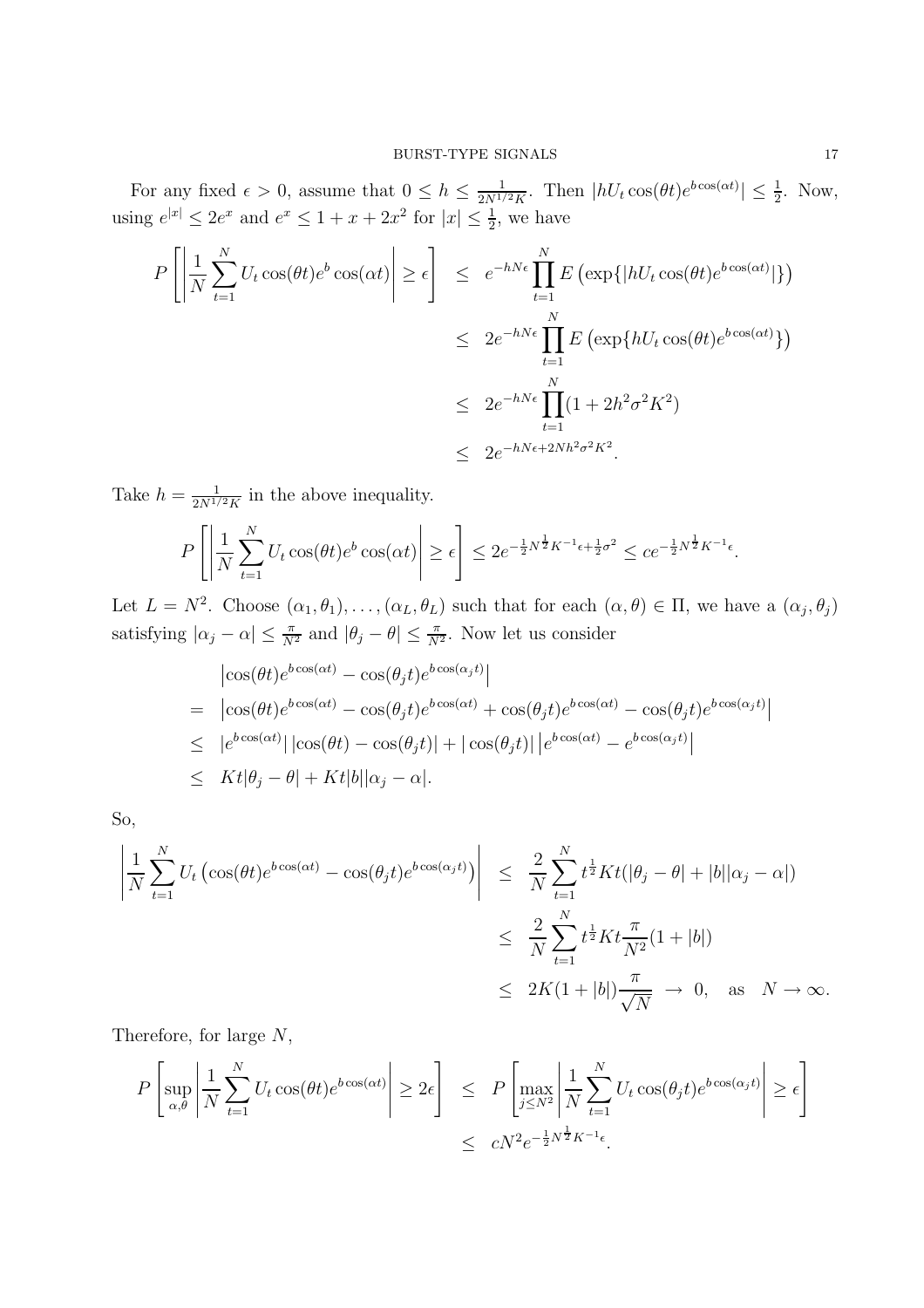Since  $\sum_{n=1}^{\infty} n^2 e^{-\frac{1}{2}n^{\frac{1}{2}}K^{-1}\epsilon} < \infty$ , we have the following

$$
\sup_{(\alpha,\theta)\in\Pi} \frac{1}{N} \sum_{t=1}^{N} X(t) \exp\{b\cos(\alpha t)\} \cos(\theta t) \stackrel{a.s.}{\to} 0,
$$
\n(18)

as  $N \to \infty$ , using Borel Canteli Lemma.

Lemma 2. Let us denote the set

$$
S_{\epsilon,M}=\left\{ \boldsymbol{\eta} : |\boldsymbol{\eta}-\boldsymbol{\eta}^0|>6\epsilon, |A|\leq M \right\}.
$$

If for any  $\epsilon > 0$  and for some  $M < \infty$ ,

$$
\liminf_{N\to\infty}\inf_{\boldsymbol{\eta}\in S_{\epsilon,M}}\frac{1}{N}\left[Q(\boldsymbol{\eta})-Q(\boldsymbol{\eta}^0)\right]>0\quad a.s.
$$

then  $\hat{\boldsymbol{\eta}}$  is a strongly consistent estimator of  $\boldsymbol{\eta}^0$ .

**Proof of Lemma 2:** It is simple and can be proved by contradiction along the same lines as Wu (1981), so it is not provided here. П

### Proof of Theorem 1:

In this proof, we denote  $\hat{\eta}$  by  $\hat{\eta}_N = (A_N, b_N, \alpha_N, c_N, \theta_N, \phi_N)$ , to emphasize that  $\hat{\eta}$  depends on N. Let us assume that  $\hat{\eta}_N$  is not a consistent estimator for  $\eta^0$ . Then either: CASE I: For all sub sequences  $\{N_k\}$  of  $\{N\}, |\hat{A}_{N_k}| \to \infty$ . This implies

$$
\frac{1}{N_k}\left[Q(\hat{\boldsymbol{\eta}}_{N_k})-Q(\boldsymbol{\eta}^0)\right]\to\infty.
$$

But as  $\hat{\eta}_{N_k}$  is the LSE of  $\eta^0$  with sample size  $N_k$ , we have

$$
Q(\hat{\boldsymbol{\eta}}_{N_k})-Q(\boldsymbol{\eta}^0)<0,
$$

which leads to a contradiction. So  $\hat{\eta}_N$  is a strongly consistent estimator of  $\eta^0$ .

CASE II: For at least one sub sequence  $\{N_k\}$  of  $\{N\}, \hat{\pmb{\eta}}_{N_k} \in S_{\epsilon,M}$ , for some  $\epsilon > 0$  and for an  $0 < M < \infty$ . Now we write

$$
\frac{1}{N}\left[Q(\boldsymbol{\eta})-Q(\boldsymbol{\eta}^0)\right] = f(\boldsymbol{\eta}) + g(\boldsymbol{\eta}),
$$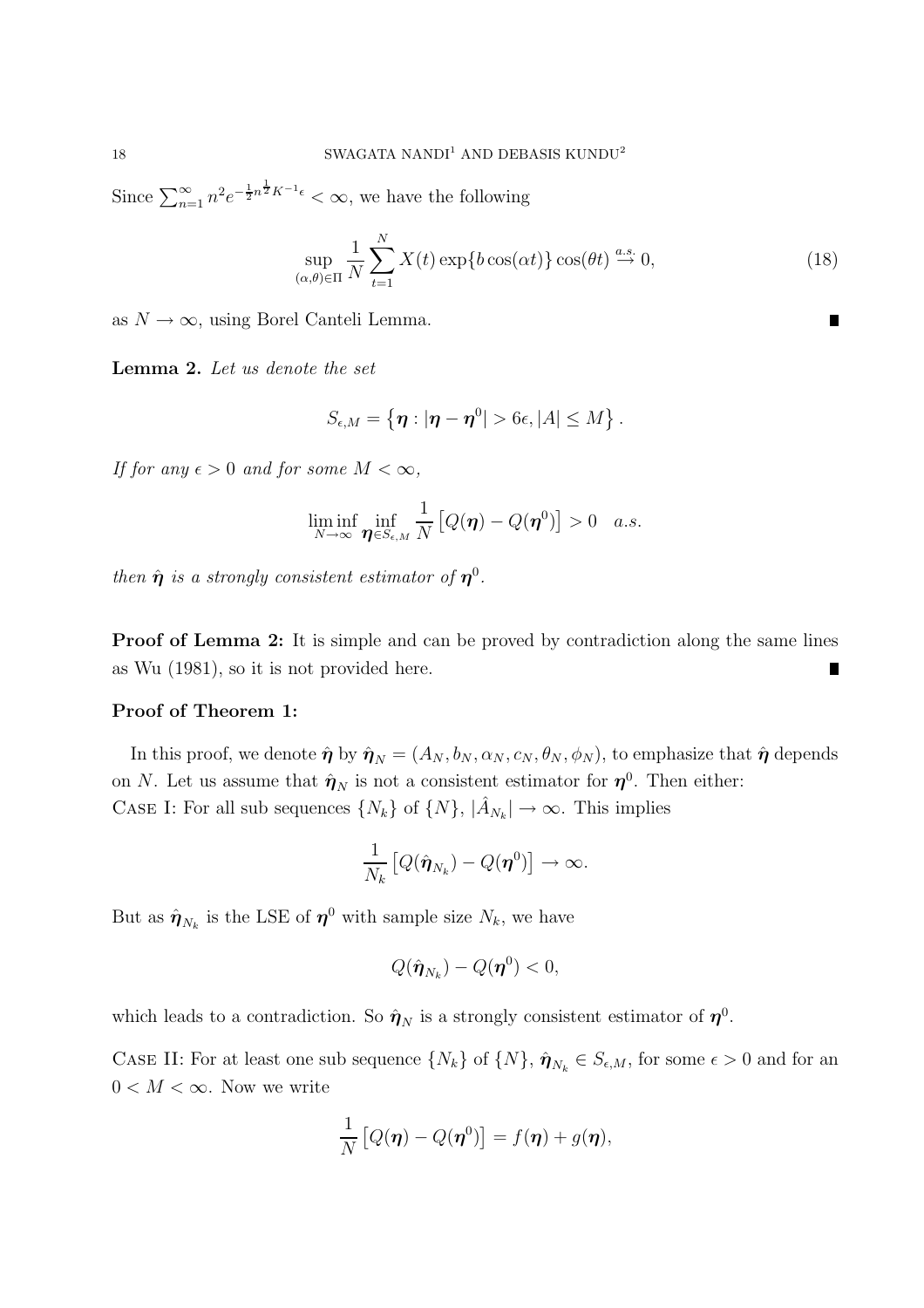where

$$
f(\eta) = \frac{1}{N} \sum_{t=1}^{N} \left[ A^0 \exp\{b^0 (1 - \cos(\alpha^0 t + c^0)) \} \cos(\theta^0 t + \phi^0) - A \exp\{b(1 - \cos(\alpha t + c)) \} \cos(\theta t + \phi) \right]^2
$$
  

$$
g(\eta) = \frac{2}{N} \sum_{t=1}^{N} e(t) \left[ A^0 \exp\{b^0 (1 - \cos(\alpha^0 t + c^0)) \} \cos(\theta^0 t + \phi^0) - A \exp\{b(1 - \cos(\alpha t + c)) \} \cos(\theta t + \phi) \right].
$$

Using Lemma 1, we have

$$
\lim_{N \to \infty} \sup_{\eta \in S_{\epsilon,M}} g(\eta) = 0, \quad a.s.
$$
\n(19)

Define sets  $S_{\epsilon}^i$ ,  $i = 1, ..., 6$  as follows:

$$
S_{\epsilon,M}^i = \left\{ \boldsymbol{\eta} : |\eta_i - \eta_i^0| > \epsilon, |A| \le M \right\},\tag{20}
$$

where  $\eta_i$ ,  $i = 1, \ldots, 6$  stands for the elements of  $\eta$ , that is, A, b,  $\alpha$ , c,  $\theta$  and  $\phi$ . Note that  $S_{\epsilon,M} \subset \bigcup_{i=1}^6 S_{\epsilon,M}^i = S$  (say). Therefore,

$$
\liminf_{N \to \infty} \inf_{S_{\epsilon,M}} \frac{1}{N} \left[ Q(\boldsymbol{\eta}) - Q(\boldsymbol{\eta}^0) \right] \ge \liminf_{N \to \infty} \inf_{S} \frac{1}{N} \left[ Q(\boldsymbol{\eta}) - Q(\boldsymbol{\eta}^0) \right]. \tag{21}
$$

Next, our aim is to show that

$$
\liminf_{N \to \infty} \inf_{S_{\epsilon,M}^i} \frac{1}{N} \left[ Q(\boldsymbol{\eta}) - Q(\boldsymbol{\eta}^0) \right] = \liminf_{N \to \infty} \inf_{S_{\epsilon,M}^i} f(\boldsymbol{\eta}) > 0, \quad \text{a.s.}
$$
\n(22)

for  $i = 1, \ldots, 6$  which implies (using  $(21)$ ) that

$$
\liminf_{N \to \infty} \inf_{S_{\epsilon,M}} \frac{1}{N} \left[ Q(\boldsymbol{\eta}) - Q(\boldsymbol{\eta}^0) \right] > 0, \quad \text{a.s.}
$$
\n(23)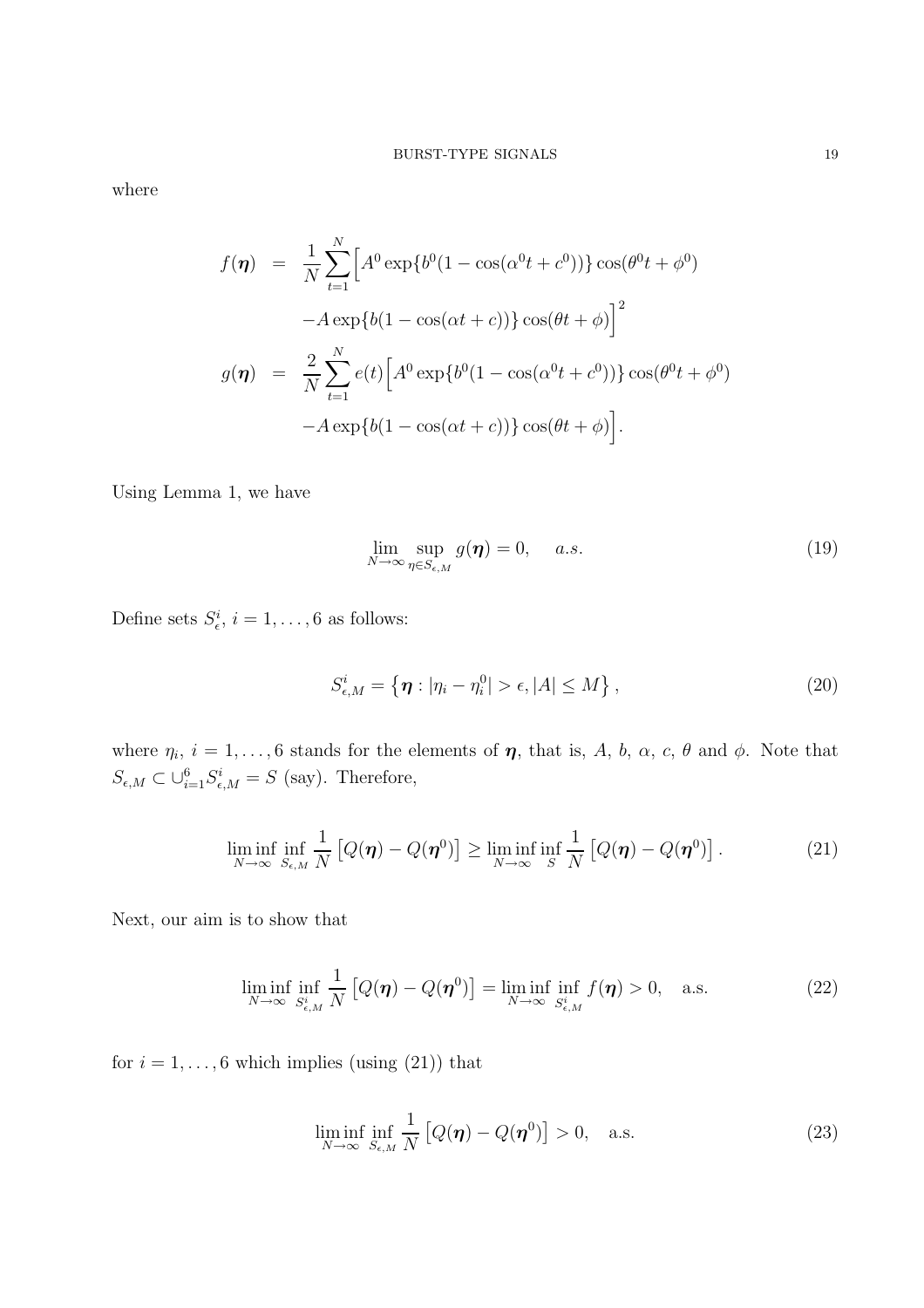So, for  $i = 1$ ,

$$
\liminf_{N \to \infty} \inf_{S_{\epsilon,M}^1} f(\eta)
$$
\n
$$
= \liminf_{N \to \infty} \inf_{|A-A^0| > \epsilon} \frac{1}{N} \sum_{t=1}^N \Big[ A^0 \exp\{b^0 (1 - \cos(\alpha^0 t + c^0)) \} \cos(\theta^0 t + \phi^0)
$$
\n
$$
-A \exp\{b(1 - \cos(\alpha t + c)) \} \cos(\theta t + \phi)\Big]^2
$$
\n
$$
= \lim_{N \to \infty} \inf_{|A-A^0| > \epsilon} \frac{1}{N} \sum_{t=1}^N (A - A^0)^2 \exp\{2b^0 (1 - \cos(\alpha^0 t + c^0)) \} \cos^2(\theta^0 t + \phi^0)
$$
\n
$$
\geq e^{2b^0} \epsilon^2 \lim_{N \to \infty} \frac{1}{N} \sum_{t=1}^N \exp\{-2b^0 \cos(\alpha^0 t + c^0)) \} \cos^2(\theta^0 t + \phi^0)
$$
\n
$$
\geq e^{2b^0} e^{-|2b^0|} \epsilon^2 \lim_{N \to \infty} \frac{1}{N} \sum_{t=1}^N \cos^2(\theta^0 t + \phi^0) = \frac{c_{b^0} \epsilon^2}{2} > 0 \quad \text{a.s.}
$$

where  $c_b = 1$ , if  $b > 0$  and  $c_b = e^{-|4b^0|}$ . Using similar technique, the inequality (22) can be shown for other  $i$  also and that proves the theorem.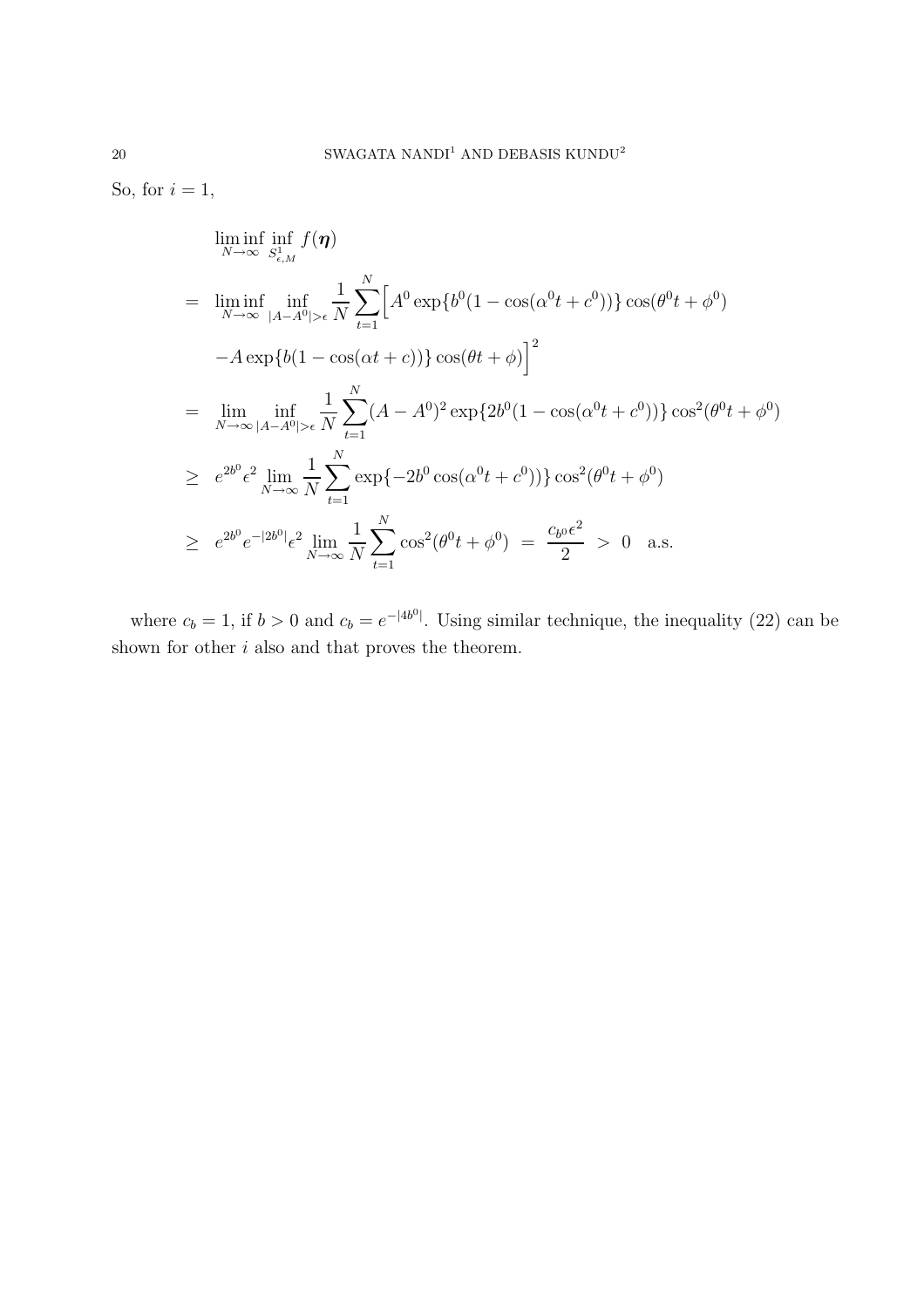# Appendix B

The following limits have been used to obtain the asymptotic distribution of the LSE  $\hat{\eta}$ of  $\boldsymbol{\eta}^0$ .

$$
\lim_{N \to \infty} \frac{1}{N^p + 1} \sum_{t=1}^{N} t^p \exp\{-2b \cos(\alpha t + c)\} \cos^2(\theta t + \phi) = \delta_1(\xi, p)
$$
\n
$$
\lim_{N \to \infty} \frac{1}{N^p + 1} \sum_{t=1}^{N} t^p \exp\{-2b \cos(\alpha t + c)\} (1 - \cos(\alpha t + c))^2 \cos^2(\theta t + \phi) = \delta_2(\xi, p)
$$
\n
$$
\lim_{N \to \infty} \frac{1}{N^p + 1} \sum_{t=1}^{N} t^p \exp\{-2b \cos(\alpha t + c)\} \sin^2(\alpha t + c) \cos^2(\theta t + \phi) = \delta_3(\xi, p)
$$
\n
$$
\lim_{N \to \infty} \frac{1}{N^p + 1} \sum_{t=1}^{N} t^p \exp\{-2b \cos(\alpha t + c)\} \sin^2(\theta t + \phi) = \delta_4(\xi, p)
$$
\n
$$
\lim_{N \to \infty} \frac{1}{N^p + 1} \sum_{t=1}^{N} t^p \exp\{-2b \cos(\alpha t + c)\} (1 - \cos(\alpha t + c)) \cos^2(\theta t + \phi) = \delta_5(\xi, p)
$$
\n
$$
\lim_{N \to \infty} \frac{1}{N^p + 1} \sum_{t=1}^{N} t^p \exp\{-2b \cos(\alpha t + c)\} \sin(\alpha t + c) \cos^2(\theta t + \phi) = \delta_6(\xi, p)
$$
\n
$$
\lim_{N \to \infty} \frac{1}{N^p + 1} \sum_{t=1}^{N} t^p \exp\{-2b \cos(\alpha t + c)\} \sin(\theta t + \phi) \cos(\theta t + \phi) = \delta_7(\xi, p)
$$
\n
$$
\lim_{N \to \infty} \frac{1}{N^p + 1} \sum_{t=1}^{N} t^p \exp\{-2b \cos(\alpha t + c)\} \sin(\alpha t + c)\} (1 - \cos(\alpha t + c)) \cos^2(\theta t + \phi) = \delta_8(\xi, p)
$$
\n
$$
\lim_{N \to \infty} \frac{1}{N^p + 1} \sum_{t=1}^{N} t^p \exp\{-2b \cos(\alpha t + c)\} (1 - \cos(\alpha t + c
$$

Note that

$$
\exp\{-2|b|\} \le \exp\{-2b\cos(\alpha t + c)\} \le \exp\{2|b|\}.\tag{25}
$$

Using it in the first sequence listed above with  $p = 0$ , we have

$$
e^{-2|b|}\frac{1}{N}\sum_{t=1}^{N}\cos^{2}(\theta t+\phi) \leq \frac{1}{N}\sum_{t=1}^{N}\exp\{-2b\cos(\alpha t+c)\}\cos^{2}(\theta t+\phi) \leq e^{2|b|}\frac{1}{N}\sum_{t=1}^{N}\cos^{2}(\theta t+\phi).
$$
\n(26)